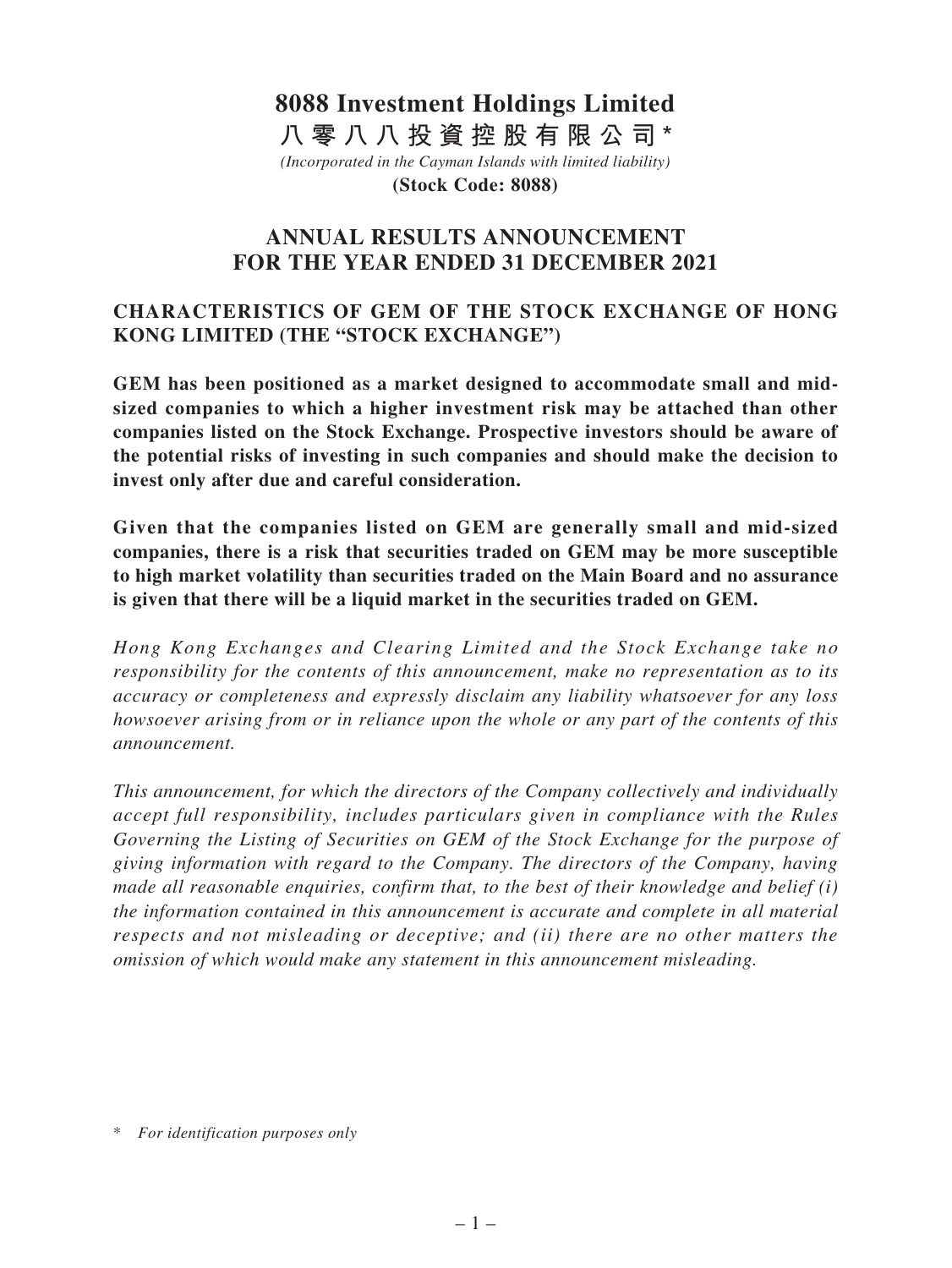# **ABOUT 8088 INVESTMENT HOLDINGS LIMITED**

8088 Investment Holdings Limited (formerly known as AID Life Science Holdings Limited) (the "Company" and, together with its subsidiaries, the "Group") is a strategic investment group listed on GEM (stock code: 8088).

The Group is engaged in the business of strategic investment.

### **MANAGEMENT DISCUSSION AND ANALYSIS**

### **OVERVIEW**

During the year under review, the Group continued to operate its strategic investment business. The Company will continue to leverage on (i) the extensive and solid existing business networks of the Group; (ii) big data and artificial intelligence capabilities of the Group for multi-platform data integration and analysis and programmatic monitoring and analysis; (iii) partnership with major content libraries and websites; (iv) the market climate in the outbound digital marketing industry in the People's Republic of China (the "PRC"); and (v) the experienced management team of the Group, and to look for more business opportunities in outbound digital marketing solutions and customised marketing solutions business in China and overseas, and strive for financial performance and growth in order to reap greater returns for the shareholders of the Company.

### **(a) Disposal of Investments**

*Disposal of 13.77% equity interest in Brave Entertainment Co., Ltd.*

On 2 July 2021, Shiny Diamond Limited (the "Vendor"), a wholly-owned subsidiary of the Company and Mr. Dong-Cheol Kang (the "Purchaser") entered into the sales and purchase agreement, pursuant to which the Vendor has agreed to sell (the "Disposal") and the Purchaser has agreed to purchase 55,010 common stock (the "Target Shares") of Brave Entertainment Co., Ltd. (the "Target"), a company incorporated in Korea with limited liability and owned as to approximately 13.77% by the Group prior to the Disposal, for a cash consideration of HK\$4,198,500.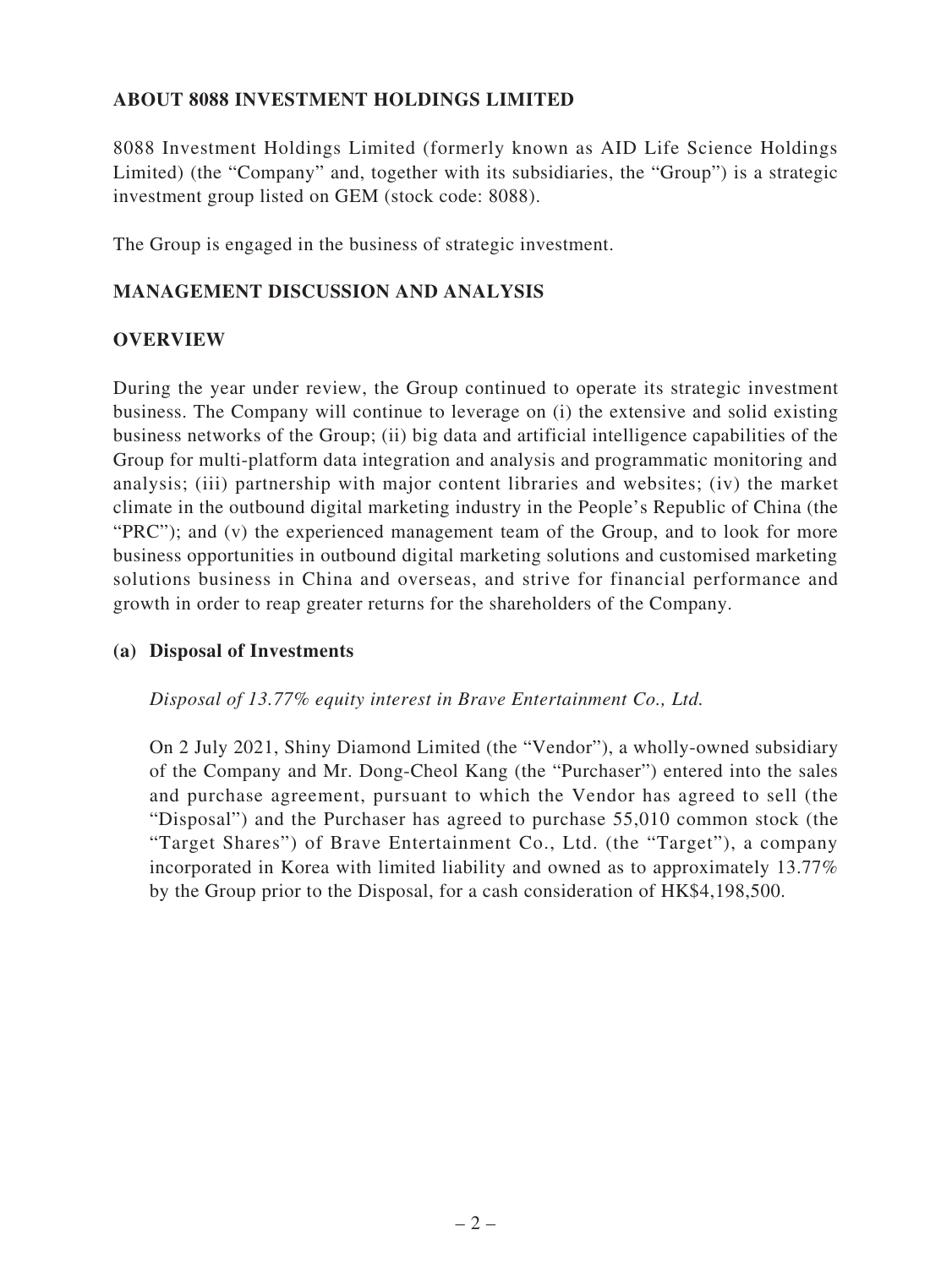The Purchaser, Mr. Dong-Cheol Kang, is a director and a shareholder of the Target, he is also a shareholder of HMV Brave Co., Ltd., an insignificant subsidiary of the Company (as defined under Rule 20.08 of the of the GEM Listing Rules) and save and except for the Purchaser's directorship and shareholding in the Target and shareholding in HMV Brave Co., Ltd., the Purchaser is an independent third party.

The Disposal is expected to accrue a gain before tax of approximately HK\$4,100,000, which is calculated based on the cash consideration of HK\$4,198,500 less the zero carrying amount of the Target Shares as at 31 March 2021 and other related costs and expenses.

The Disposal was completed on 30 July 2021.

### **(b) Impact of outbreak of Coronavirus Disease 2019 ("COVID-19")**

As a result of outbreak of COVID-19 in early 2020, there were significant changes of business environment and have caused the global economy, in particular the investment industry, remain fragile and uncertain. Governments in different regions have imposed social distancing measures and believed that the pandemic would not be eradicated without effective treatment and vaccination. The Group, therefore, has closely monitored its investments and the impact of governmental pandemic response policies to the economic environment and have plans in place in response to any possible outcome. The impact to the individual investment, if any, are set forth in the below paragraphs.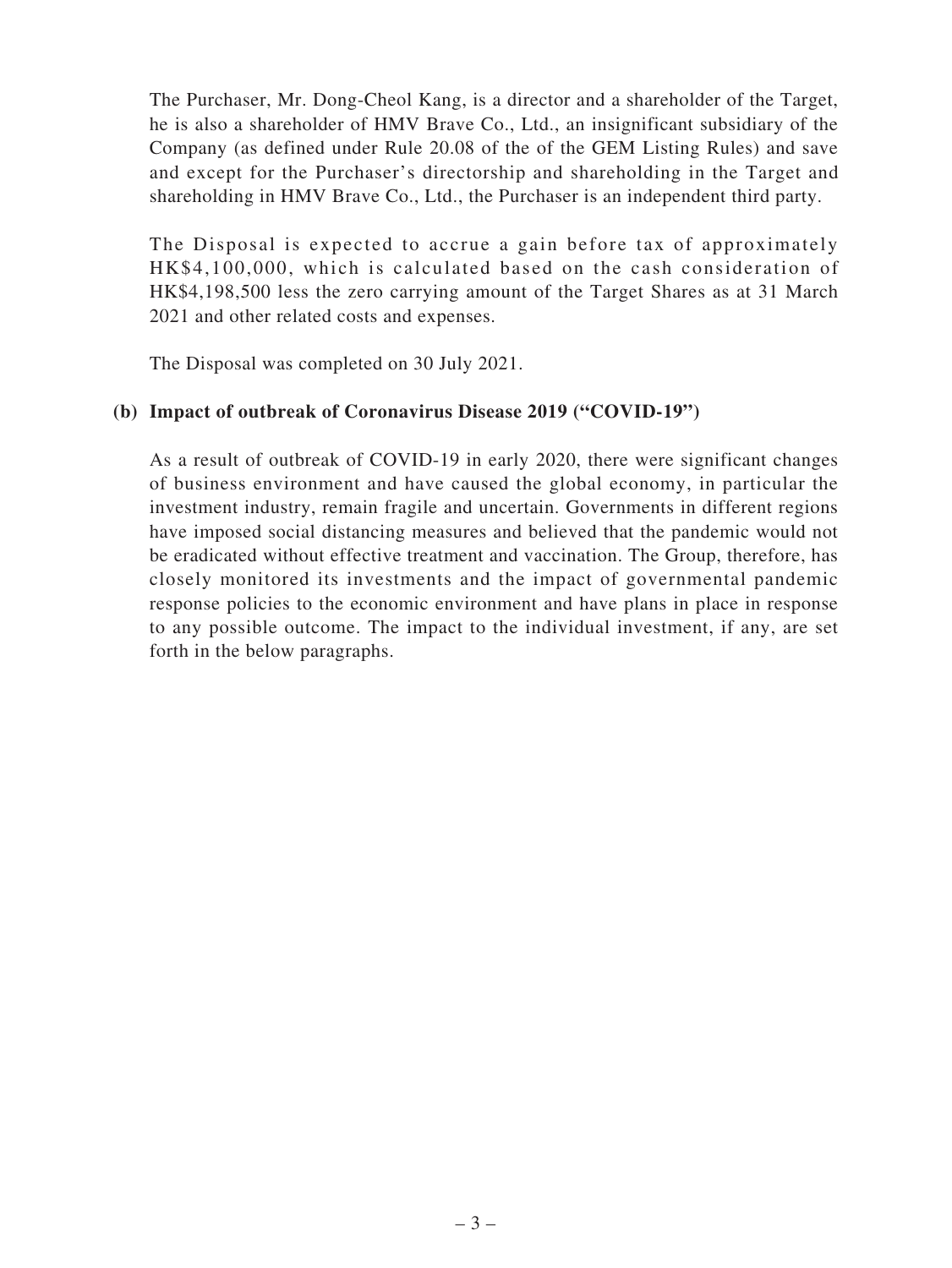### **(c) Selective Existing Investment Portfolio**

The Group had financial assets at fair value through profit or loss in aggregate amount of approximately HK\$188.9 million and HK\$200.4 million as at 31 December 2021 and 2020 respectively, representing approximately 82% and 76% of the total assets of the Group as at the respective reporting dates. The following table sets out the Group's major investments as at 31 December 2021 and 2020:

| Name of investments                                                                  |                   | As at 31 December 2021 |              | As at 31 December 2020 |
|--------------------------------------------------------------------------------------|-------------------|------------------------|--------------|------------------------|
|                                                                                      |                   | Approximate            |              | Approximate            |
|                                                                                      |                   | percentage             |              | percentage             |
|                                                                                      | <b>Fair value</b> | of the total           | Fair value   | of the total           |
|                                                                                      | at reporting      | assets of the          | at reporting | assets of the          |
|                                                                                      | date              | Group                  | date         | Group                  |
|                                                                                      | <b>HK\$'000</b>   |                        | HK\$'000     |                        |
| AID Partners Autonomous, LP<br>(the "Partnership") (Note (iii))<br>— unlisted shares | 183,601           | $79\%$                 |              | 71%                    |
|                                                                                      |                   |                        | 187,613      |                        |
| China Creative Digital                                                               |                   |                        |              |                        |
| <b>Entertainment Limited</b><br>("China Creative") ( <i>Note</i> $(iv)$ )            |                   |                        |              |                        |
| — listed shares                                                                      | 1,327             | $1\%$                  | 1,628        | $1\%$                  |
| Other investments                                                                    | 3,957             | $2\%$                  | 11,199       | $4\%$                  |
|                                                                                      | 188,885           | 82%                    | 200,440      | 76%                    |

Except for investments in the Partnership, as at 31 December 2021 and 2020, none of the Group's individual investment amounted to 5% or more of the total assets of the Group.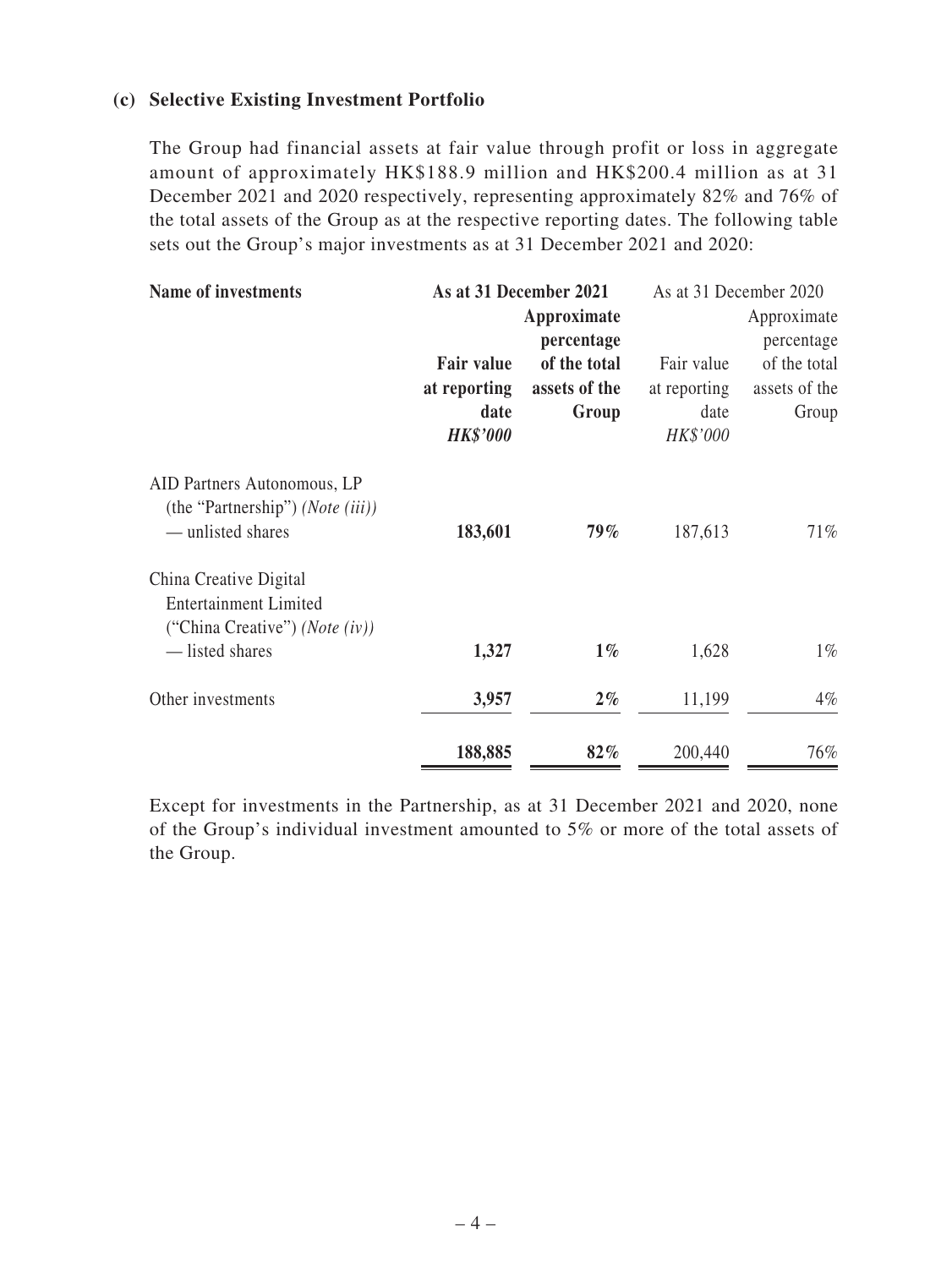#### *(i) Complete Star Limited ("CSL")*

CSL is principally engaged in the development and operation of mobile games. During 2021, it continued and maintained its mobile game portfolio including the Star Girl franchise. Star Girl is a fashion role-playing game ("RPG") targeting female users in which players create a virtual female celebrity and determine her career, appearance and social life while interacting with the game world and other players. Since its release, the Star Girl franchise has accumulated a strong user base with over 100 million downloads globally. However, growth in mobile games sector has slowed down as smartphone penetration in major economies are reported at their near-saturation levels, leaving mobile apps and games developers to face stiffer competition within the market.

### *(ii) Honestway Global Group Limited ("HGGL")*

HGGL and its subsidiaries (the "HGGL Group") are principally engaged in mobile games and online media content distribution in the PRC. Since early 2018, the Mainland Chinese authorities has introduced a new regulatory regime for digital games, aimed at mitigating addiction and inappropriate contents. However, approval of titles had been slow and the game publishing industry fails to return to its pre-2018 levels. As a result, HGGL Group entered sharing economy business in 2019 by installing facilities for shared use at college and university campuses. However, revenue fell short of management's initial expectation because of sporadic outbreaks of the COVID-19 pandemic across Mainland China since 2020 had much disrupted ordinary commerce and the normal opening of college and university campuses.

HGGL is also engaged in outbound digital marketing solutions and customised marketing solutions business through its wholly-owned subsidiary, Rich Channel Inc Limited ("Rich Channel"). The management team of HGGL has well-established experience in providing digital marketing solutions and related services such as creative content production and data analysis and management of marketing campaigns, the Group's management considered that it would be viable and beneficial for HGGL to further expand into outbound digital marketing solutions and customised marketing solutions business in the Mainland China and overseas to take advance of the market growth potential in Mainland China. However, this new business suffered a setback since the suspension trading in the shares of the Company in July 2021; in view of the suspension of trading in the shares of the Company and the potential delisting of the shares of the Company on the Stock Exchange, the customers and business partners of the Group had expressed doubts over the stability and the future prospects of the Group and had therefore affected their confidence towards placing orders with Rich Channel. Furthermore, the recent large scale outbreak of Omicron variant COVID-19 in Mainland China will likely to cause major disruption to the planned expansion in outbound digital market solutions in the near future due to lock-downs and various other travel restrictions.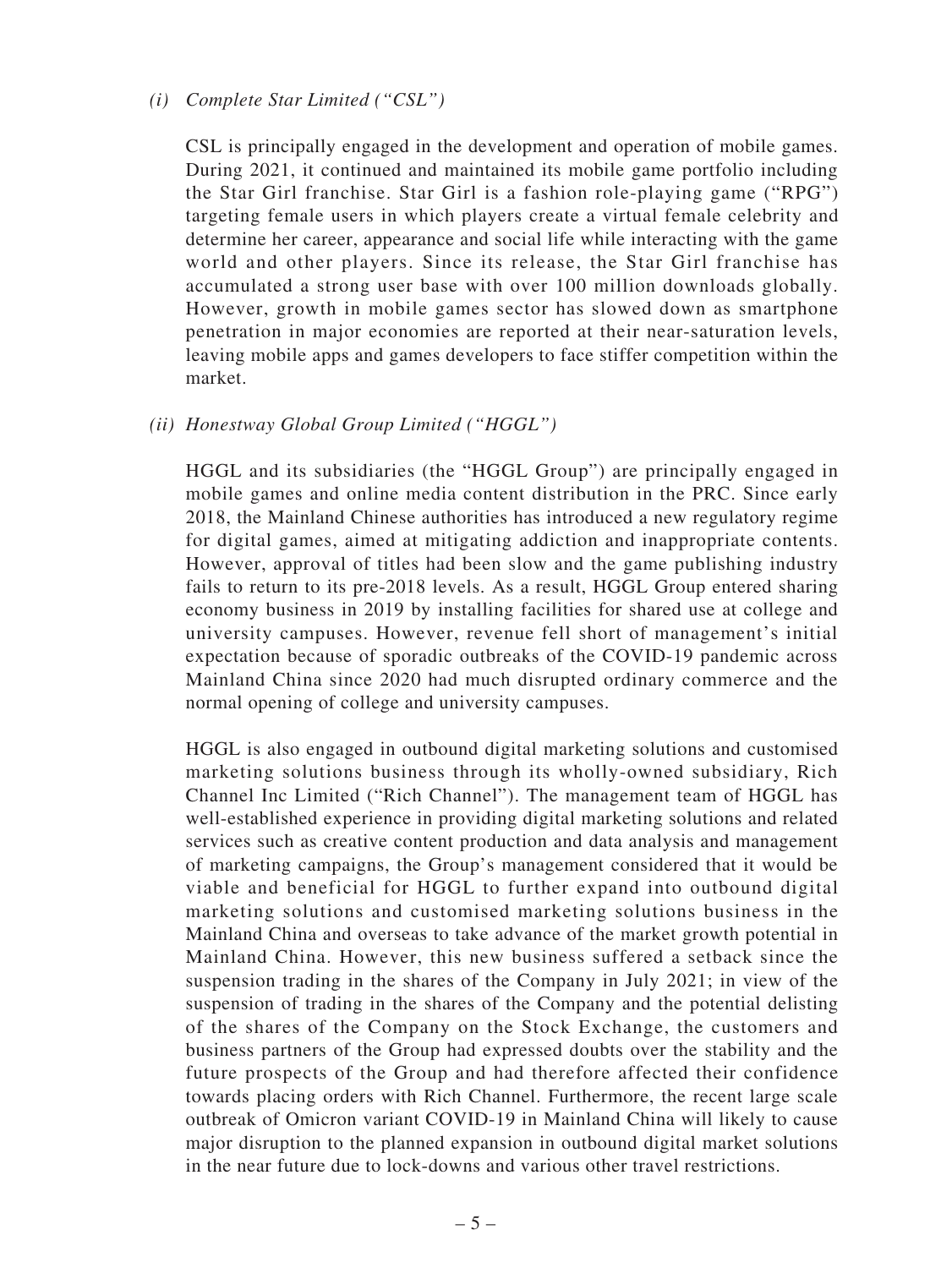### *(iii) The Partnership*

The principal activities of the Partnership was the holding of equity investments in financial and emerging technologies. On 10 July 2020, the shareholders of the Company passed an ordinary resolution at the extraordinary general meeting to approve the disposal of the entire share capital of AID Partners Autonomous GP Ltd (the "General Partner") to an independent third party. Upon completion on 13 July 2020, the General Partner, the Partnership and its subsidiaries have ceased to be accounted for as subsidiaries of the Group; as a result, the interest in the Partnership is accounted for as a financial asset at fair value through profit or loss.

Fair value losses of HK\$4,012,000 (2020: HK\$66,975,000) was recognised for the year ended 31 December 2021 in relation to the interest in the Partnership. The investment cost of the Partnership is HK\$254,588,000. The Partnership had made a distribution of HK\$18,437,000 (2020: Nil) during the year ended 31 December 2021. No dividend received from the Partnership during the years ended 31 December 2021 and 2020. The Group's equity interest was approximately 82.3% of total equity of the Partnership as at 31 December 2021 and 2020.

### *(iv) China Creative (stock code: 8078)*

China Creative is principally engaged in entertainment business and artiste management services. The outbreak of novel coronavirus disease (COVID-19) seriously undermined the economies of the PRC mainland and Hong Kong and further weakened the entertainment consumption since 2020. The prolonged impact of COVID-19 pandemic (especially the recent spread of Omicron) may still affect the future growth of the business of China Creative. Despite of the cultural and entertainment industry in the mainland China was under tremendous challenges for the coming year, China Creative will invest more resources in media content creation, movie production and movie distribution business segments. In view of the rapid global development in media contents and the rising popularity of new media platforms among the mobile and internet users, China Creative hope to continue developing the quality media contents with the advantages of the existing platform resources and to thrive in the cultural and entertainment business.

Fair value losses of HK\$301,000 (2020: HK\$874,000) was recognised for the year ended 31 December 2021 in relation to the investment in listed shares of China Creative. The Group's shareholding were approximately 7.72% and 11.1% of issued share capital of China Creative as at 31 December 2021 and 2020 respectively.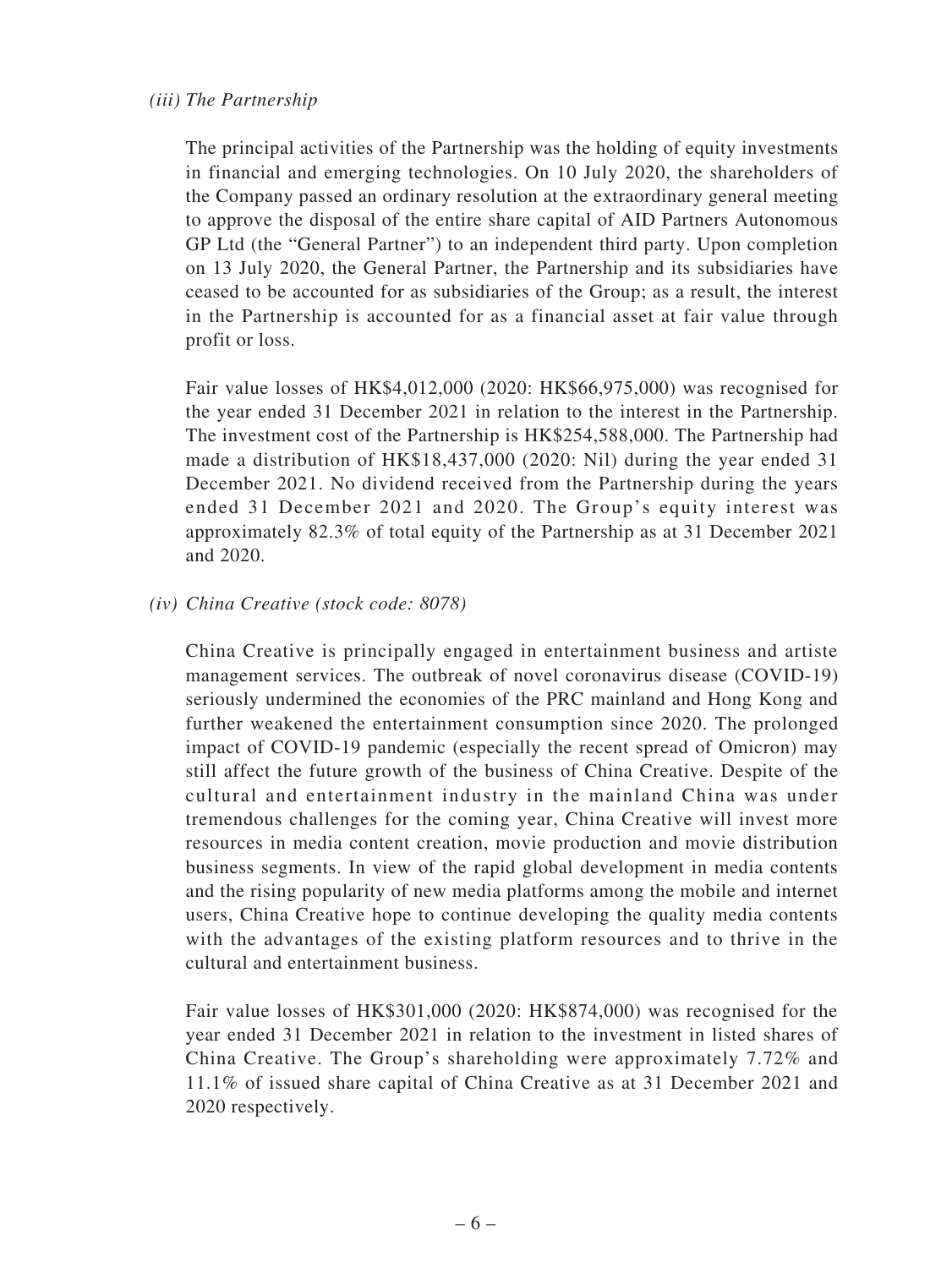*(v) Shenzhen Hooenergy Technology Company Limited\* (*深圳滙能新能源科技有 限公司*, "Hooenergy")*

Hooenergy is engaged in the development and operation of electric vehicle ("EV") charging piles in the PRC. According to a research published by China Electric Vehicle Charging Infrastructure Promotion Alliance (中國電動汽車充 電基礎設施促進聯盟) in January 2022, Hooenergy is one of the top ten charging pile operators in the PRC. In 2021, more than 3 million of EVs were registered in the PRC, representing 180% increase on a year-on-year basis. In order to achieve net zero carbon emissions by 2060, the PRC government has continued to provide subsidies to the EV owners, which in turn boost the number of EVs and the demand of charging facilities.

*(vi) GeneSort*

GeneSort is a company incorporated in Israel principally engaged in advanced personalised molecular diagnostic services for cancer evaluation and cure. GeneSort aims to harness cutting edge technologies to elucidate the genetic DNA profile of patients, with particular focus on cancer and hereditary diseases*.*

GeneSort was conducting research and development ("R&D") in various DNA analytical and sampling techniques for more efficient detection of tumors, however, being a company in R&D stage, it relies on the ability to obtain new funding in order to realise its R&D objectives. Unfortunately, the company encountered significant difficulty in obtaining new funds during the pandemic. Its management is hoping to renew the efforts in seeking new funds when the economic situation improves.

*<sup>\*</sup> For identification purpose only*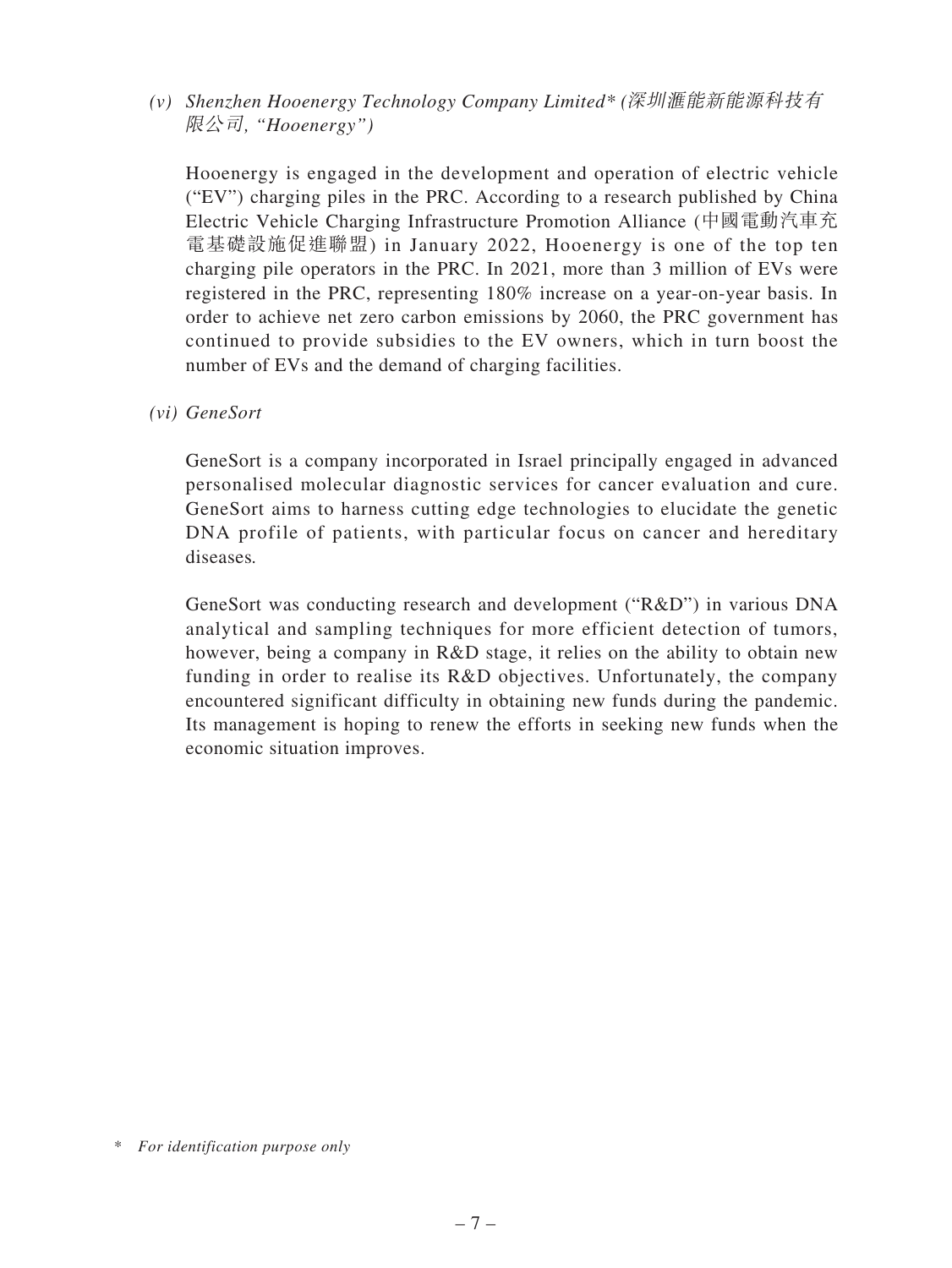# **FINANCIAL REVIEW**

### **Financial Results**

Revenue for the year under review increased to HK\$20.0 million from HK\$4.0 million for last year, while total operating expenses (being administrative and operating expenses) for the year under review decreased to HK\$28.7 million from HK\$38.0 million for last year.

Fair value losses on financial assets at fair value through profit or loss of HK\$2.6 million (2020: HK\$142.0 million) was recognised in profit or loss for the year under review.

No gain on the disposal of subsidiaries (2020: HK\$2.5 million) was recognised in profit or loss for the year under review.

Other income for the year under review decreased to HK\$6.3 million from HK\$26.0 million for last year due to bad debt recovery of HK\$13.1 million incurred for last year.

Finance income for the year under review of HK\$41.1 million (2020: Nil) was recognised in profit or loss, mainly represent gains on borrowings waived for the year under review.

Finance costs for the year under review decreased to HK\$12.0 million from HK\$18.6 million for last year, mainly represent the effective interest expense of borrowings of the Company with a principal amount of HK\$184 million.

As a result, the Group reported a profit attributable to owners of the Company for the year under review of HK\$18.7 million as compared to a loss of HK\$205.6 million for last year.

### **Segment Results**

The chief operating decision makers, which are collectively the Executive Directors of the Company, identify the Group has only one operating segment, which is strategic investment.

No separate analysis of segment information is presented by the Group for the year ended 31 December 2021 as all of the Group's revenue, results, assets and liabilities are related to the strategic investment business.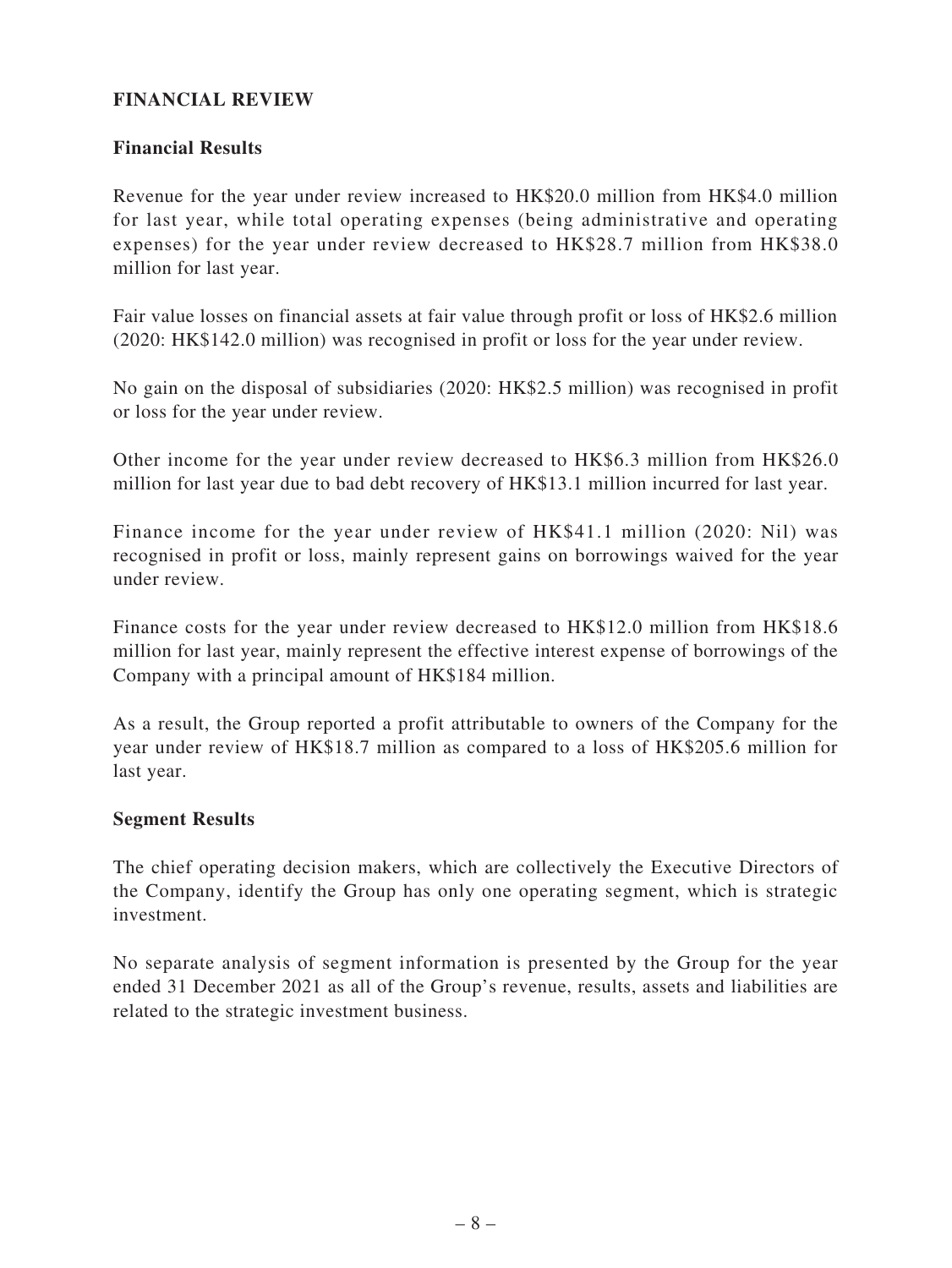## **Financial Position and Resources**

## *Significant Capital Assets and Investments*

Other than the significant investments disclosed in the section of "Management Discussion and Analysis — Business Review", the Group acquired property, plant and equipment totalling HK\$26,000 during the year under review.

# *Liquidity*

As at 31 December 2021, the Group had cash and bank balances of HK\$29.5 million and net current assets of HK\$24.2 million, decreased from HK\$30.3 million and increased from net current liabilities of HK\$170.1 million as at 31 December 2020, respectively. As at 31 December 2021, current assets and current liabilities of the Group were HK\$36.0 million (31 December 2020: HK\$54.2 million) and HK\$11.8 million (31 December 2020: HK\$224.4 million) respectively. Accordingly, the Group's current ratio was 3.1 (31 December 2020: 0.2).

### *Gearing*

The Group monitors capital on the basis of gearing ratio. This ratio is calculated as net debts divided by total capital. Net debts are calculated as total borrowings (including convertible bonds and borrowings) less cash and cash equivalents. Total capital is calculated as "equity" as shown in the consolidated statement of financial position plus net debts.

The gearing ratios at 31 December 2021 and 2020 were as follows:

|                                 | 2021            | 2020      |
|---------------------------------|-----------------|-----------|
|                                 | <b>HK\$'000</b> | HK\$'000  |
| Convertible bonds               |                 | 214,995   |
| <b>Borrowings</b>               | 164,042         |           |
| Less: Cash and cash equivalents | (29, 510)       | (30, 292) |
| Net debts                       | 134,532         | 184,703   |
| Total equity                    | 54,287          | 35,038    |
| Total capital                   | 188,819         | 219,741   |
| Gearing ratio                   | 71%             | 84%       |

The decrease in gearing ratio as at 31 December 2021 was mainly due to the repayment of debts and waiver of borrowings from borrower during the year.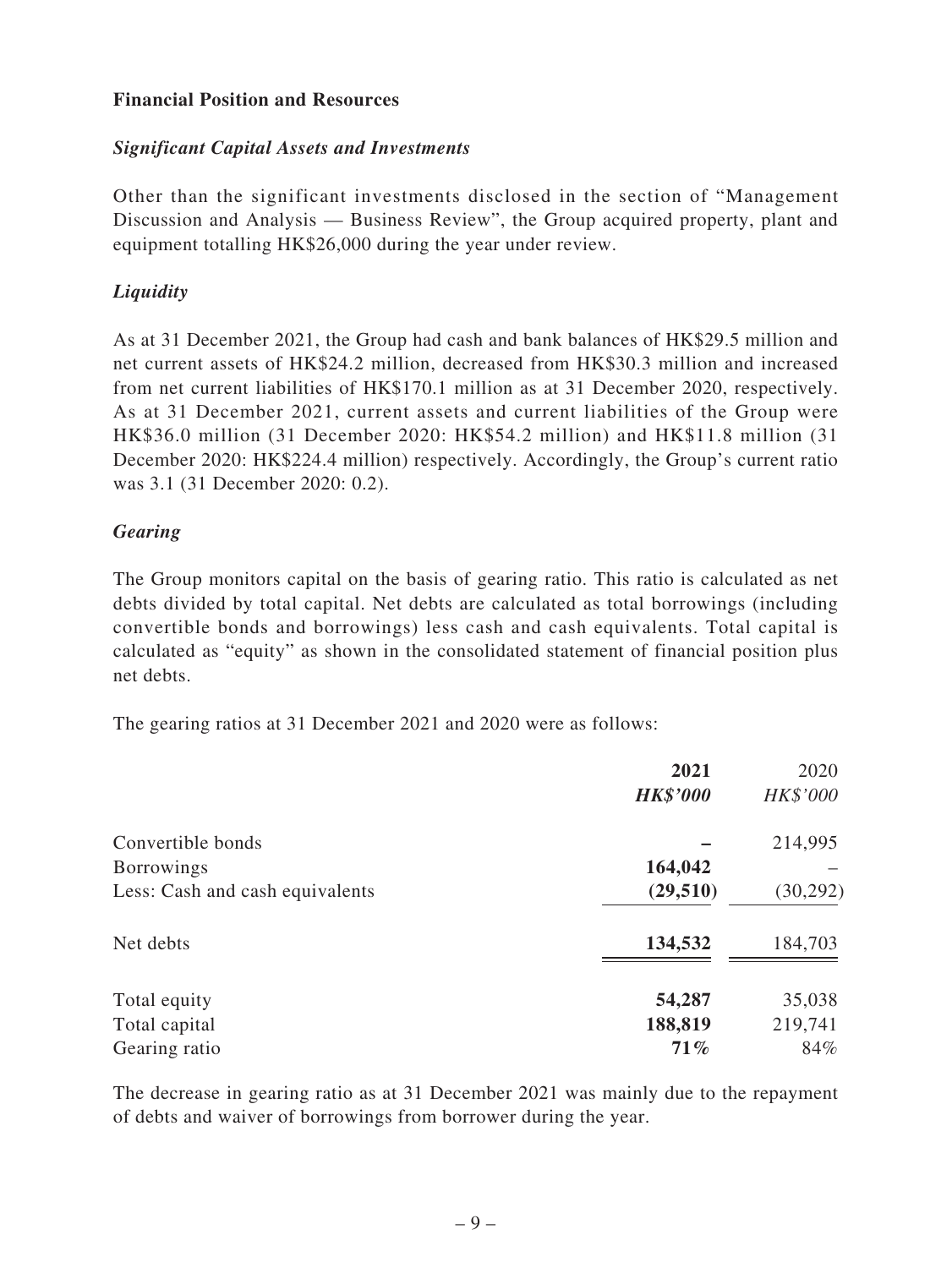# *Charges*

There were no significant charges on the Group's investments and assets as at 31 December 2021.

# *Commitments and Contingent Liabilities*

The Group had no material capital commitments and contingent liabilities as at 31 December 2021.

# *Equity Structure*

As at 31 December 2021, the total issued share capital of the Company was 554,857,005 ordinary shares, increased from 549,982,005 ordinary shares as at 31 December 2020 due to the issuance of remuneration shares as compensation for consultancy service during the year under review.

Neither the Company, nor any of its subsidiaries, has purchased or sold any of the Company's listed securities during the year under review.

As at 31 December 2021, the Company had 560,097 share options outstanding under the Company's 2002 Share Option Scheme of which were all exercisable.

As at 31 December 2021, the Company had 32,626,750 share options outstanding under the Company's 2014 Share Option Scheme of which were all exercisable. The Company can grant a further 54,023,200 options pursuant to the existing shareholder mandate limit.

# **EMPLOYEE INFORMATION**

As at 31 December 2021, the Group had 26 full-time employees (2020: 26) across the entire Group. Employee remuneration (including directors' remuneration) totalled HK\$14.0 million (2020: HK\$14.8 million). The remuneration packages of the Group's Directors and employees are kept at a competitive level to attract, retain and motivate Directors and employees of the quality required to run the Group successfully. In general, remuneration consists of a combination of a fixed salary paid in cash and a performance linked bonus paid in cash and options. A portion of the bonus may be deferred subject to the achievement of certain pre-determined targets and conditions. The Group's remuneration policies and practices are reviewed annually and benchmarked against sectors of financial and banking institutions.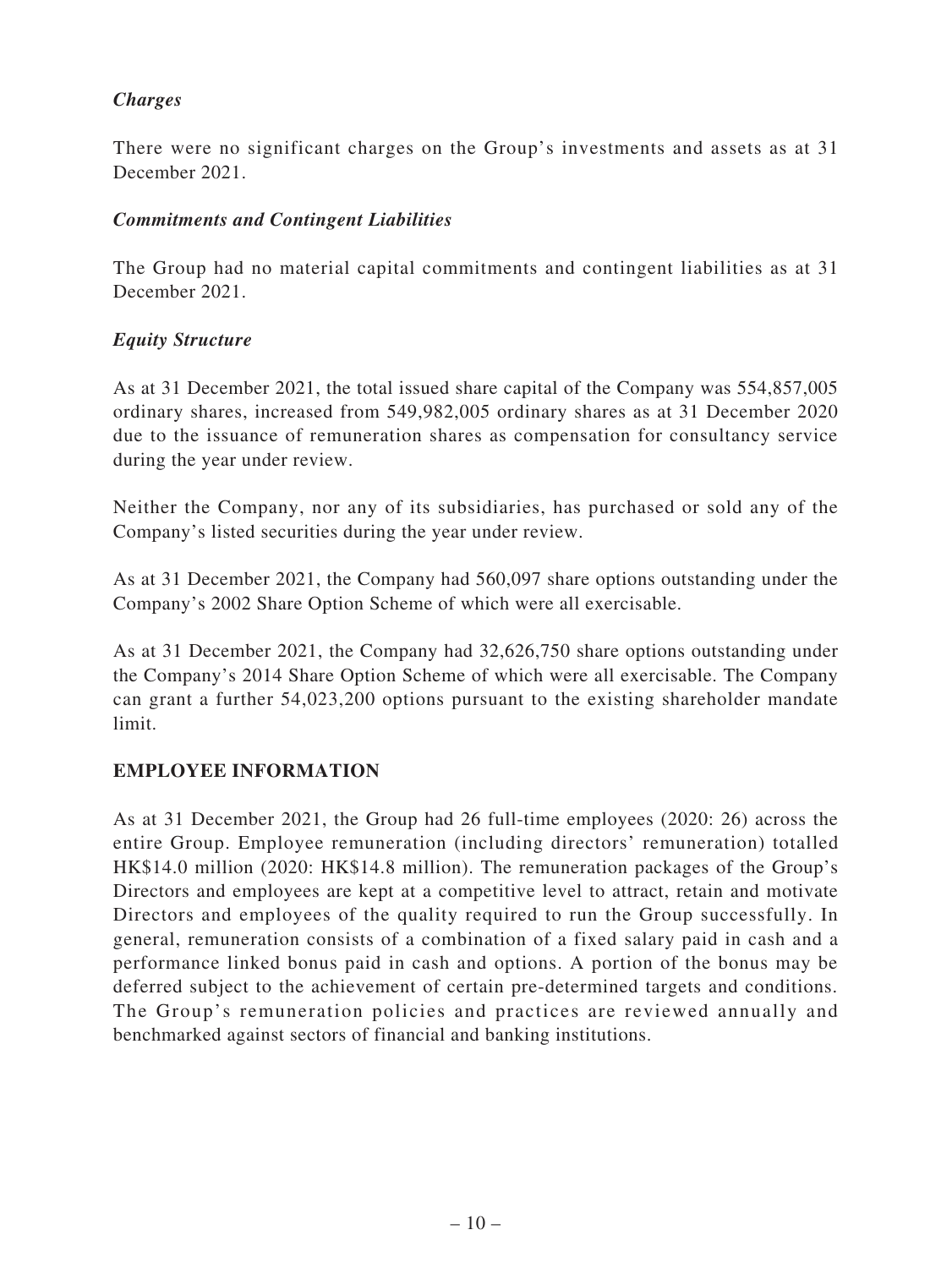# **MATERIAL ACQUISITIONS AND DISPOSALS**

During the year under review, other than the disposal of investments mentioned in "Business Review" section above, the Group made no other significant acquisition or disposal of subsidiaries or affiliated companies.

# **APPLICATION OF A REVIEW BY THE LISTING REVIEW COMMITTEE AND SUSPENSION OF TRADING**

On 12 March 2021, the Company received a letter from the Stock Exchange notifying the Company of its decision that the Company has failed to carry out a business with a sufficient level of operations and assets of sufficient value to support its operations under Rule 17.26 of the Rules Governing the Listing of Securities on GEM of the Stock Exchange ("GEM Listing Rules") to warrant the continued listing of its shares and that trading in the Company's shares will be suspended on 24 March 2021 under Rule 9.04(3) of the GEM Listing Rules (the "Decision").

Under Rule 9.14A(1) of the GEM Listing Rules, the Stock Exchange may cancel the listing of the Company's shares if trading of the Company's shares is suspended for a continuous period of 12 months.

On 19 March 2021, the Company has made a written submission to the GEM Listing Committee of the Stock Exchange (the "GEM Listing Committee") to request for a hearing for review of the Decision (the "Review Hearing"). As the Decision is subject to review by the GEM Listing Committee, trading in Company's shares was not suspended on 24 March 2021 pending the outcome of the Review Hearing. The Review Hearing was held on 22 June 2021. On 6 July 2021, the Company received a letter from the Stock Exchange notifying the Company that the GEM Listing Committee, having considered all the submissions (both written and oral) made by the Company and the Listing Division of the Stock Exchange, decided to uphold the Decision to suspend trading in the shares of the Company (the "GLC Decision").

Under Chapter 4 of the GEM Listing Rules, the Company has the right to have the GLC Decision referred to the GEM Listing Review Committee of the Stock Exchange (the "GEM Listing Review Committee") for review within seven business days from the date of the GLC Decision. Trading in the Company's shares will be suspended after the expiry of seven business days from the date of the GLC Decision (i.e. 16 July 2021), unless the Company applies for a review of the GLC Decision.

On 15 July 2021, after careful consideration of the relevant factors pertaining to the prospect of success for a review of the GLC Decision, the Board has decided not to apply for a further review of the GLC Decision by the GEM Listing Review Committee. Therefore, trading in the shares of the Company on the Stock Exchange was suspended with effect from 9:00 a.m. on 16 July 2021. On 19 July 2021, the Company had been notified by the Stock Exchange the guidance for resumption of trading in shares of the Company.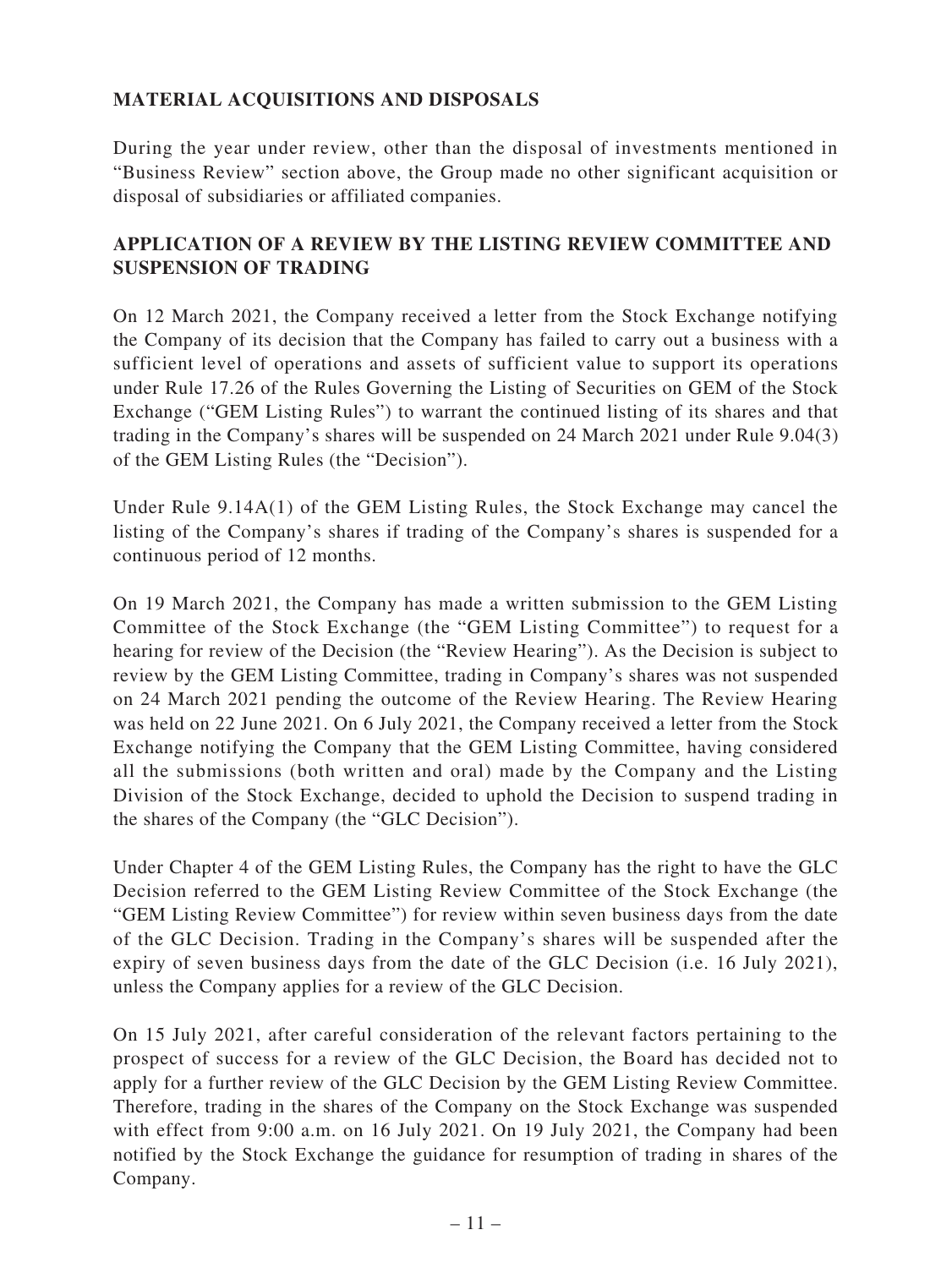For details, please refer to announcements of the Company dated 12 March 2021, 19 March 2021, 3 May 2021, 6 July 2021, 15 July 2021, 19 July 2021, 15 October 2021 and 14 January 2022.

Quarterly announcements will be made by the Company updating the status on resumption of trading in the shares of the Company and further announcement(s) will be made by the Company as and when appropriate and in compliance with the requirements under the GEM Listing Rules.

# **CONTRACTUAL ARRANGEMENTS**

The Group, through its wholly-owned subsidiary HGGL, indirectly owned a whollyforeign-owned-enterprise, 深圳八零八八科技有限公司 ("WFOE"), which has entered into the corresponding contractual arrangements to control and operate a foreign restricted business, namely 上海威搜游科技有限公司 ("VSOYOU") under the relevant PRC laws and regulations (the "Contractual Arrangements").

# **PARTICULARS OF VSOYOU AND ITS REGISTERED OWNERS, AND A SUMMARY OF THE MAJOR TERMS OF THE CONTRACTUAL AGREEMENTS**

VSOYOU is a company with limited liability established in the PRC, its registered owners are 張永鋒先生 (Mr. Zhang Yong Feng\*) and 陳曉萍女士 (Ms. Chen Xiao Ping\*). A summary of the major terms of the Contractual Arrangements has been published on the website of the Company.

# **DESCRIPTION OF VSOYOU'S BUSINESS ACTIVITIES AND THEIR SIGNIFICANCE TO THE GROUP**

VSOYOU and its subsidiaries are primarily engaged in the development and operation of mobile-online games business in the PRC. The net asset value of VSOYOU was approximately HK\$3,510,000 and HK\$5,091,000 as at 31 December 2021 and 2020, respectively, which represents approximately 6.5% and 14.5% of the Group's net assets as at 31 December 2021 and 2020, respectively. The revenue of VSOYOU was approximately HK\$1,783,000 and HK\$2,433,000 for the year ended 31 December 2021 and 2020, respectively, which represents approximately 9% and 60% of the Group's revenue for the year ended 31 December 2021 and 2020, respectively. The net loss of VSOYOU was approximately HK\$2,713,000 and HK\$8,622,000 for the year ended 31 December 2021 and 2020, respectively.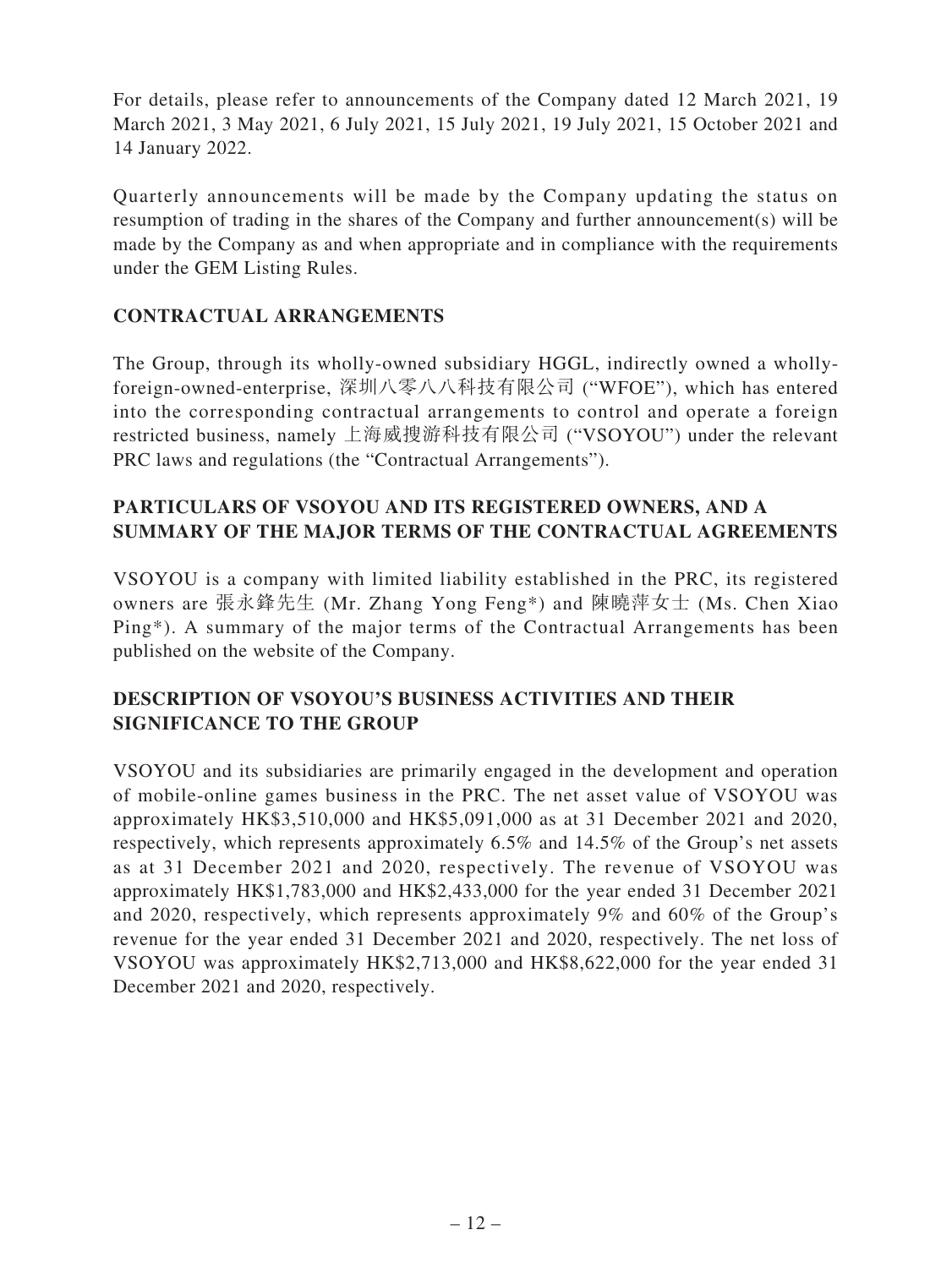# **REASON FOR USING THE CONTRACTUAL ARRANGEMENTS**

As advised by the PRC legal adviser of the Company, VSOYOU is primarily engaged in the development and operation of mobile-online games business and is considered to be engaged in the provision of value-added telecommunication services and internet cultural business. Pursuant to the applicable PRC laws and regulations, the said business of VSOYOU is subject to prohibition on foreign investment. Shareholders of VSOYOU are required to be PRC domestic natural persons, enterprise legal persons or other social organisations and foreign investors are not allowed to directly invest in VSOYOU. As such, the Group cannot acquire the equity interest in VSOYOU at that time. Having regard to such foreign investment restrictions, the Contractual Arrangements were designed to provide WFOE and, thus the Group with effective control over the financial and operational policies of VSOYOU and (to the extent permitted by PRC laws and regulations) the right to acquire the equity interest in VSOYOU.

# **RISKS ASSOCIATED WITH THE CONTRACTUAL ARRANGEMENTS AND ACTIONS TAKEN BY THE COMPANY TO MITIGATE THE RISKS**

WFOE does not have any direct equity ownership in VSOYOU and will have to rely on the Contractual Arrangements to control, operate, and be entitled to the economic benefits and risks arising from the value-added telecommunication services and internet cultural business in the PRC conducted through VSOYOU. However, there are risks involved with the operations of WFOE's business under the Contractual Arrangements, as the case may be.

- (i) There is no assurance that the Contractual Arrangements could comply with future changes in the regulatory requirements in the PRC and the PRC government may determine that the Contractual Arrangements do not comply with applicable regulations.
- (ii) The Contractual Arrangements may not be as effective in providing control over and entitlement to the economic interests in VSOYOU as direct ownership.
- (iii) Potential conflicts of interest among WFOE, VSOYOU and existing shareholder(s) of VSOYOU may exist.
- (iv) The Contractual Arrangements may be subject to scrutiny of the PRC tax authorities and additional tax may be imposed.
- (v) WFOE's ability to acquire the entire equity interests in or assets of VSOYOU may be subject to various limitations and substantial costs.
- (vi) Certain terms of the Contractual Arrangements may not be enforceable under the PRC laws.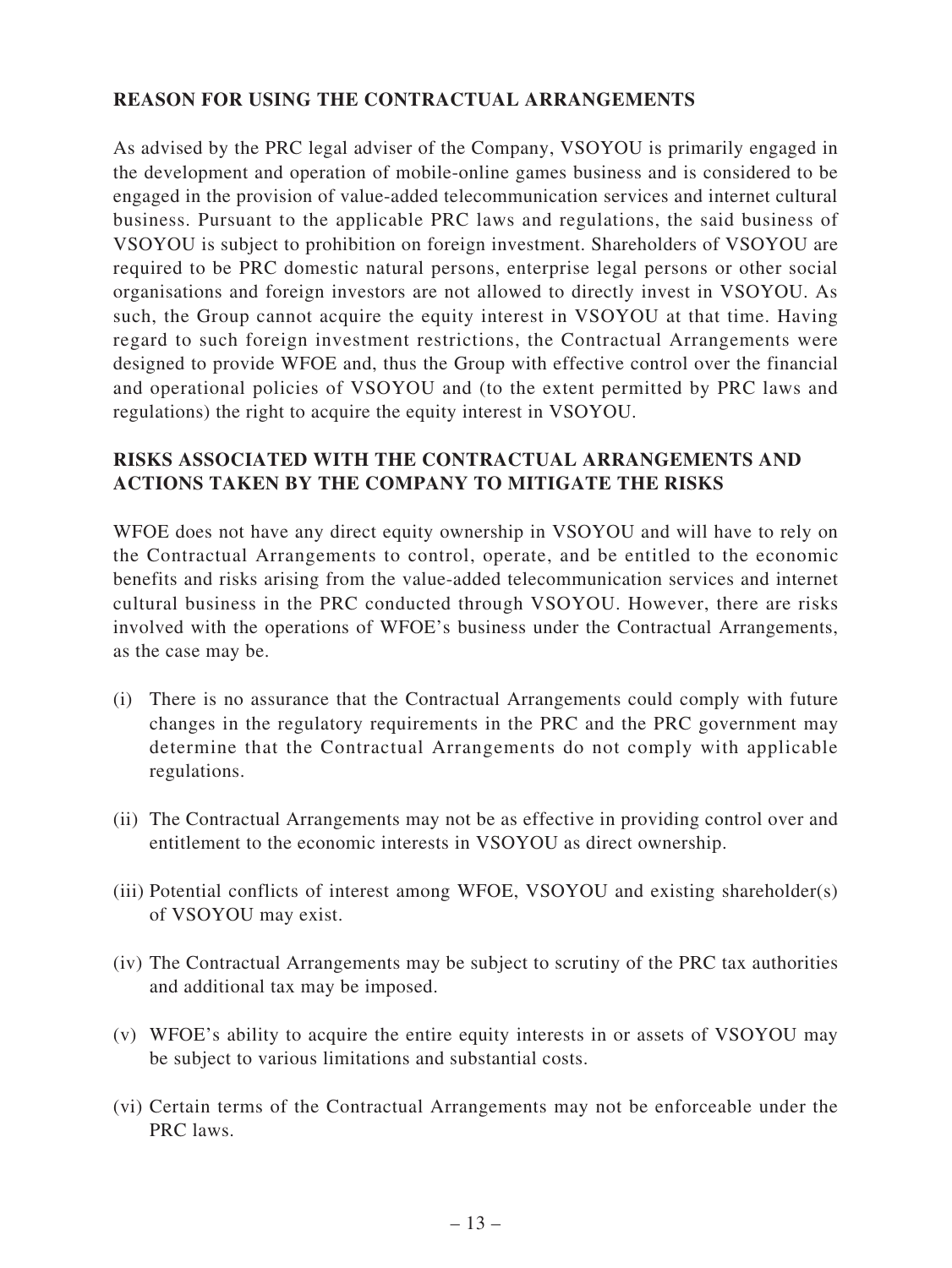In light of the above risks associated with the Contractual Arrangements, the Group has adopted a set of procedures, systems and internal control measures to ensure the sound and effective operation of the Group and the implementation of the Contractual Arrangements. Such procedures, systems and internal control measures include (i) regular discussions of matters relating to compliance and regulatory enquiries from governmental authorities, if any, by the board of directors of the Company at board meetings; and (ii) retaining legal adviser and/or other professional to assist the Group to deal with specific issues arising from the Contractual Arrangements, if so required.

# **MATERIAL CHANGE OR UNWINDING OF THE CONTRACTUAL ARRANGEMENTS**

There was no material change or unwinding of the Contractual Arrangements since the date of the Contractual Arrangements were entered into up to the date of this announcement.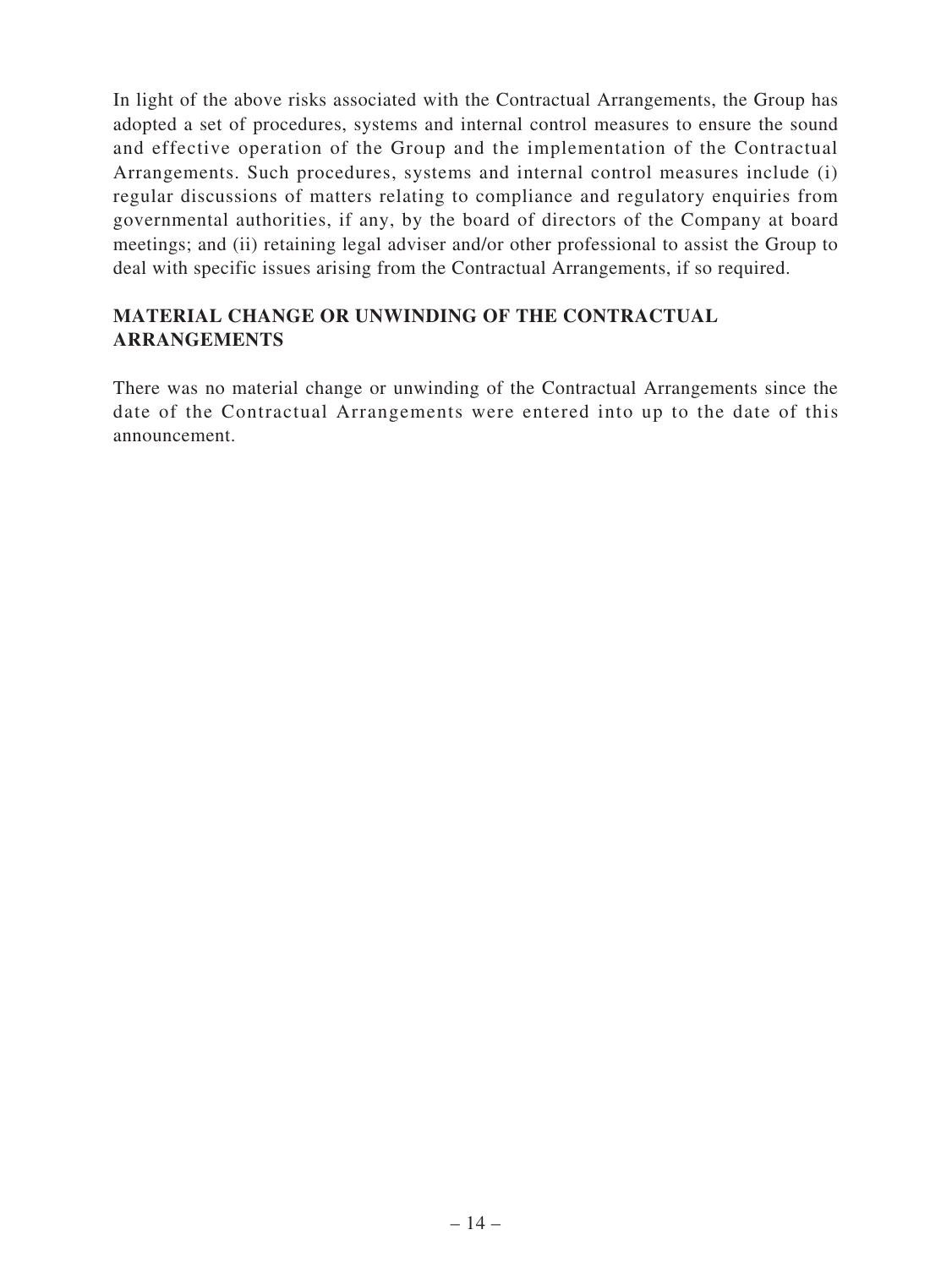### **RESULTS**

The board of directors (the "Board") of the Company submit herewith the consolidated results of the Group for the year ended 31 December 2021, together with the comparative audited figures of the corresponding period in 2020, as follows:

### **CONSOLIDATED STATEMENT OF PROFIT OR LOSS**

*For the year ended 31 December 2021*

|                                               | <b>Notes</b>   | 2021<br><b>HK\$'000</b> | 2020<br>HK\$'000 |
|-----------------------------------------------|----------------|-------------------------|------------------|
| Revenue                                       | $\mathfrak{Z}$ | 19,978                  | 4,023            |
| Cost of sales                                 | 6              | (17, 839)               | (2,893)          |
| <b>Gross profit</b>                           |                | 2,139                   | 1,130            |
| Administrative and operating expenses         | 6              | (28, 657)               | (37,990)         |
| Impairment losses on trade receivables        |                | (784)                   | (2,645)          |
| Impairment losses on other receivables        |                | (4,270)                 | (3,294)          |
| Impairment losses on interest in an associate |                |                         | (839)            |
| Impairment losses on amounts due from/        |                |                         |                  |
| loans to an associate                         |                | (1,249)                 | (29, 589)        |
| Other income                                  | $\overline{4}$ | 6,326                   | 26,029           |
| Other gains/(losses) — net                    | 5              | 15,844                  | (139, 426)       |
| <b>Operating loss</b>                         |                | (10, 651)               | (186, 624)       |
| Finance income                                | 7              | 41,051                  |                  |
| Finance costs                                 | 8              | (12, 048)               | (18, 587)        |
| Share of results of an associate accounted    |                |                         |                  |
| for using the equity method                   |                |                         | (619)            |
| Profit/(loss) before income tax               |                | 18,352                  | (205, 830)       |
| Income tax credit                             | 9              | 175                     | 205              |
| Profit/(loss) for the year                    |                | 18,527                  | (205, 625)       |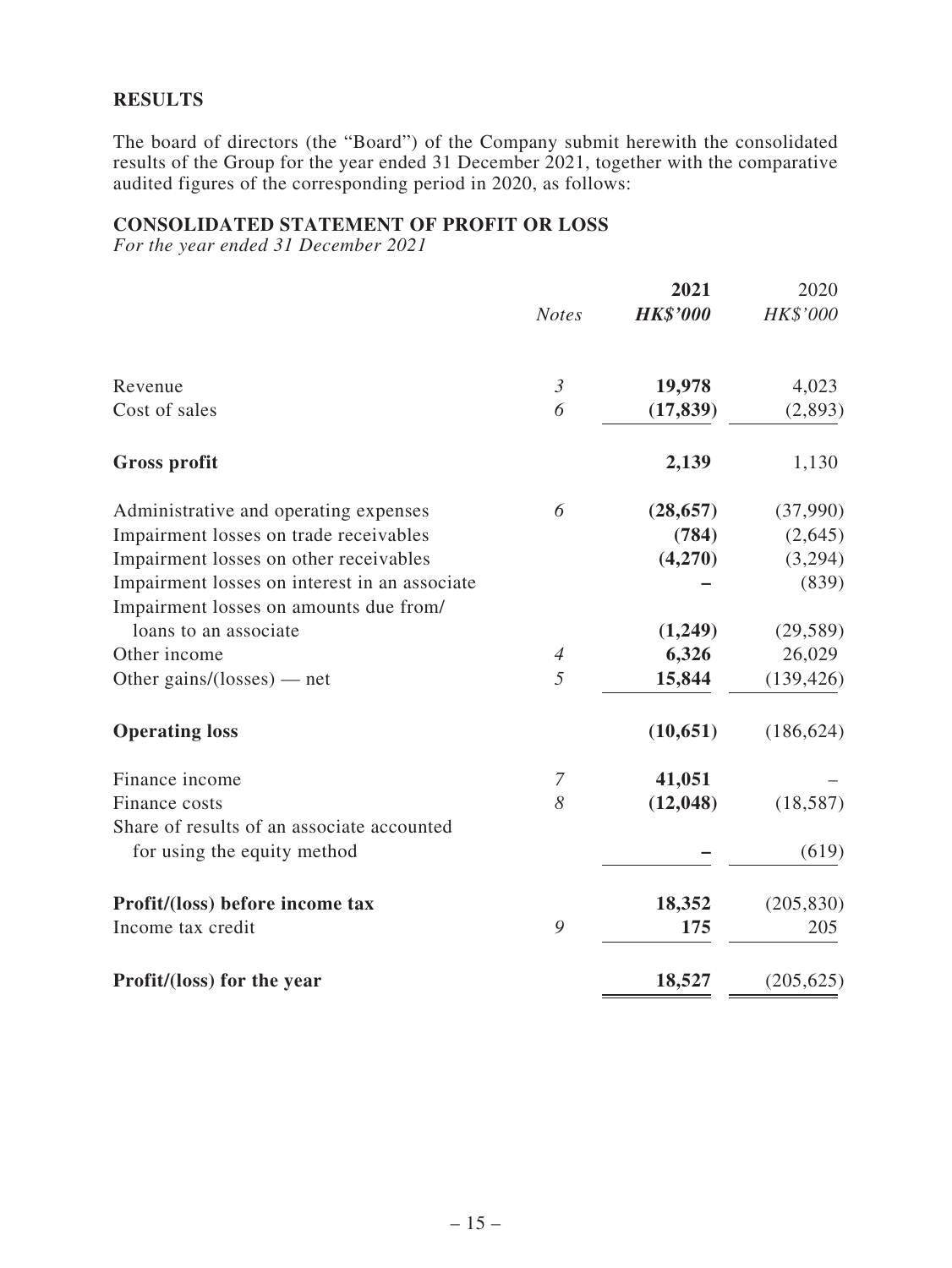|                                                     |              | 2021            | 2020       |
|-----------------------------------------------------|--------------|-----------------|------------|
|                                                     | <b>Notes</b> | <b>HK\$'000</b> | HK\$'000   |
| Profit/(loss) attributable to:                      |              |                 |            |
| Owners of the Company                               |              | 18,669          | (205, 593) |
| Non-controlling interests                           |              | (142)           | (32)       |
|                                                     |              | 18,527          | (205, 625) |
| Earnings/(loss) per share attributable to owners    |              |                 |            |
| of the Company:                                     | 10           |                 |            |
| Basic earnings/(loss) per share <i>(HK Cents)</i>   |              | 3.38            | (37.52)    |
| Diluted earnings/(loss) per share <i>(HK Cents)</i> |              | 3.38            | (37.52)    |
|                                                     |              |                 |            |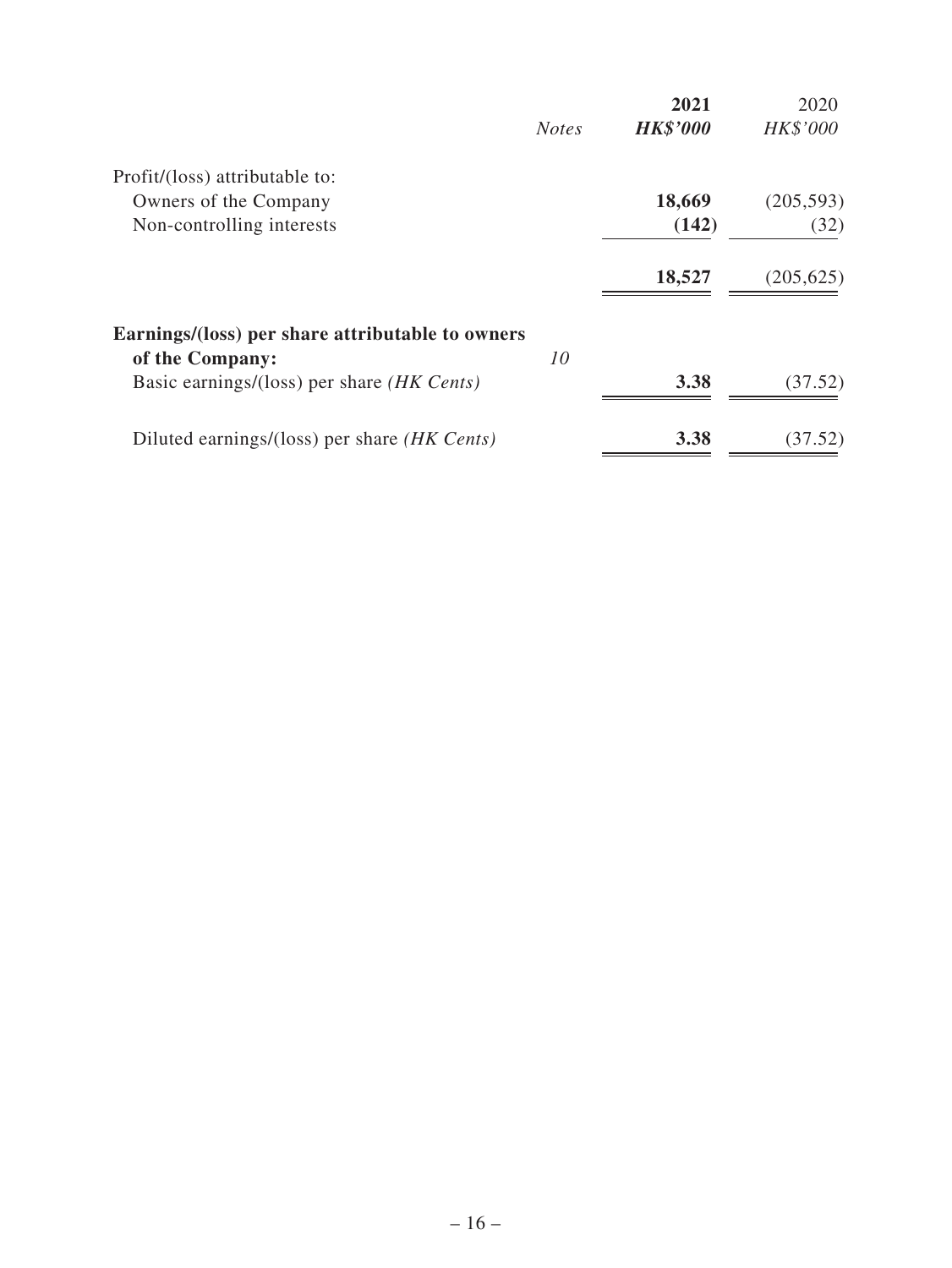# **CONSOLIDATED STATEMENT OF OTHER COMPREHENSIVE INCOME**

*For the year ended 31 December 2021*

|                                                                                                     | 2021<br><b>HK\$'000</b> | 2020<br>HK\$'000 |
|-----------------------------------------------------------------------------------------------------|-------------------------|------------------|
| Profit/(loss) for the year                                                                          | 18,527                  | (205, 625)       |
| Other comprehensive income:                                                                         |                         |                  |
| Items that may be reclassified to profit or loss:<br>Exchange differences on translation of foreign |                         |                  |
| operations                                                                                          | 116                     | 214              |
| Other comprehensive income for the year,<br>net of tax                                              | 116                     | 214              |
| Total comprehensive income/(loss) for the year                                                      | 18,643                  | (205, 411)       |
| Total comprehensive income/(loss) for the year<br><b>Attributable to:</b>                           |                         |                  |
| Owners of the Company                                                                               | 18,779                  | (205, 376)       |
| Non-controlling interests                                                                           | (136)                   | (35)             |
|                                                                                                     | 18,643                  | (205, 411)       |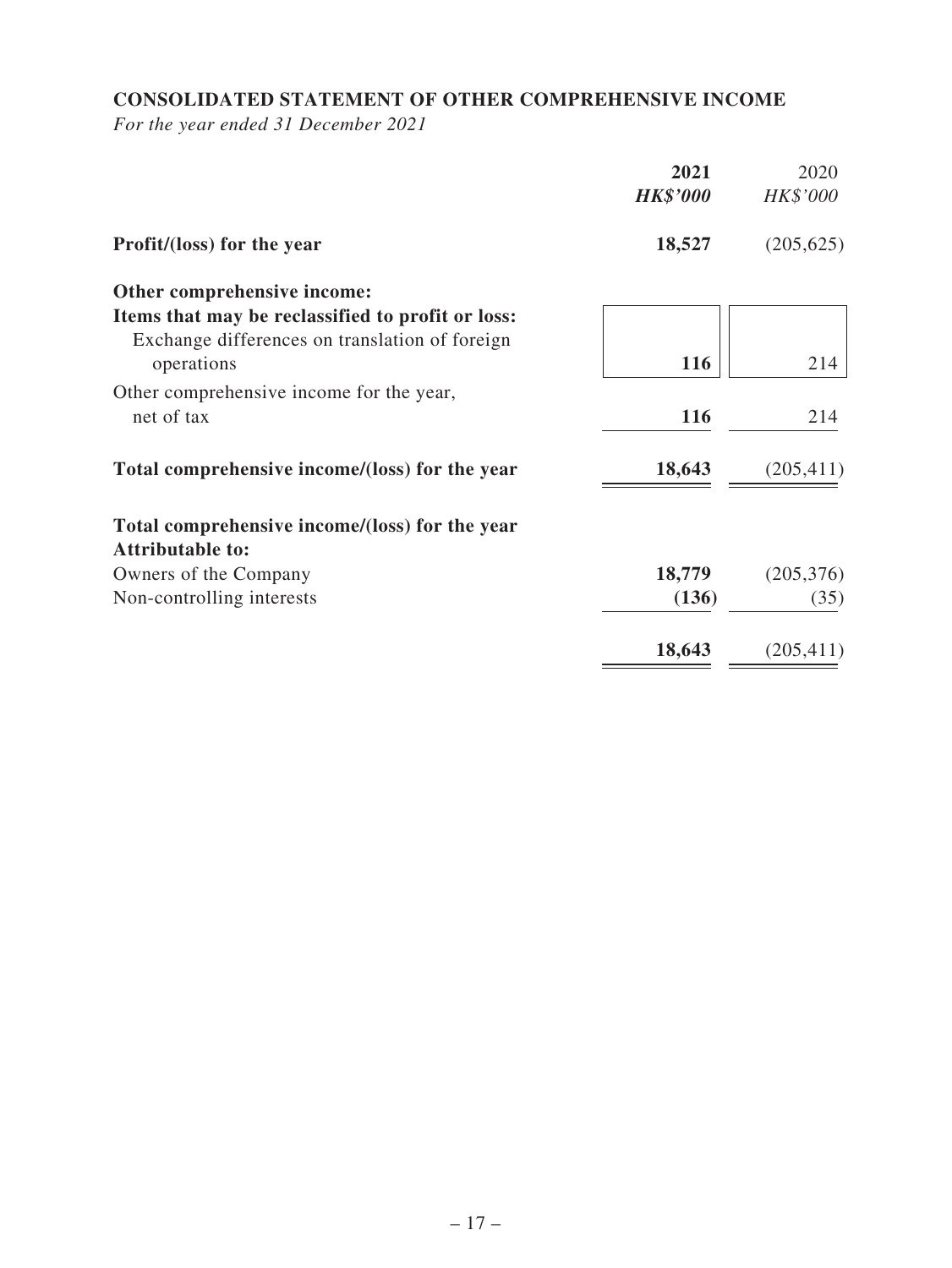# **CONSOLIDATED STATEMENT OF FINANCIAL POSITION**

*As at 31 December 2021*

|                                                       | <b>Notes</b> | 2021<br><b>HK\$'000</b> | 2020<br>HK\$'000 |
|-------------------------------------------------------|--------------|-------------------------|------------------|
| <b>ASSETS AND LIABILITIES</b>                         |              |                         |                  |
| <b>Non-current assets</b>                             |              |                         |                  |
| Property, plant and equipment                         |              | 189                     | 1,078            |
| Right-of-use assets                                   |              | 3,101                   | 5,541            |
| Intangible assets                                     |              | 3,353                   | 3,400            |
| Financial assets at fair value through profit or loss |              | 187,558                 | 198,812          |
|                                                       |              | 194,201                 | 208,831          |
| <b>Current assets</b>                                 |              |                         |                  |
| Trade and other receivables                           | 11           | 5,164                   | 22,269           |
| Financial assets at fair value through profit or loss |              | 1,327                   | 1,628            |
| Tax recoverable                                       |              |                         | 50               |
| Cash and cash equivalents                             |              | 29,510                  | 30,292           |
|                                                       |              | 36,001                  | 54,239           |
| <b>Non-current liabilities</b>                        |              |                         |                  |
| <b>Borrowings</b>                                     |              | 164,042                 |                  |
| Lease liabilities                                     |              | 70                      | 3,672            |
|                                                       |              | 164,112                 | 3,672            |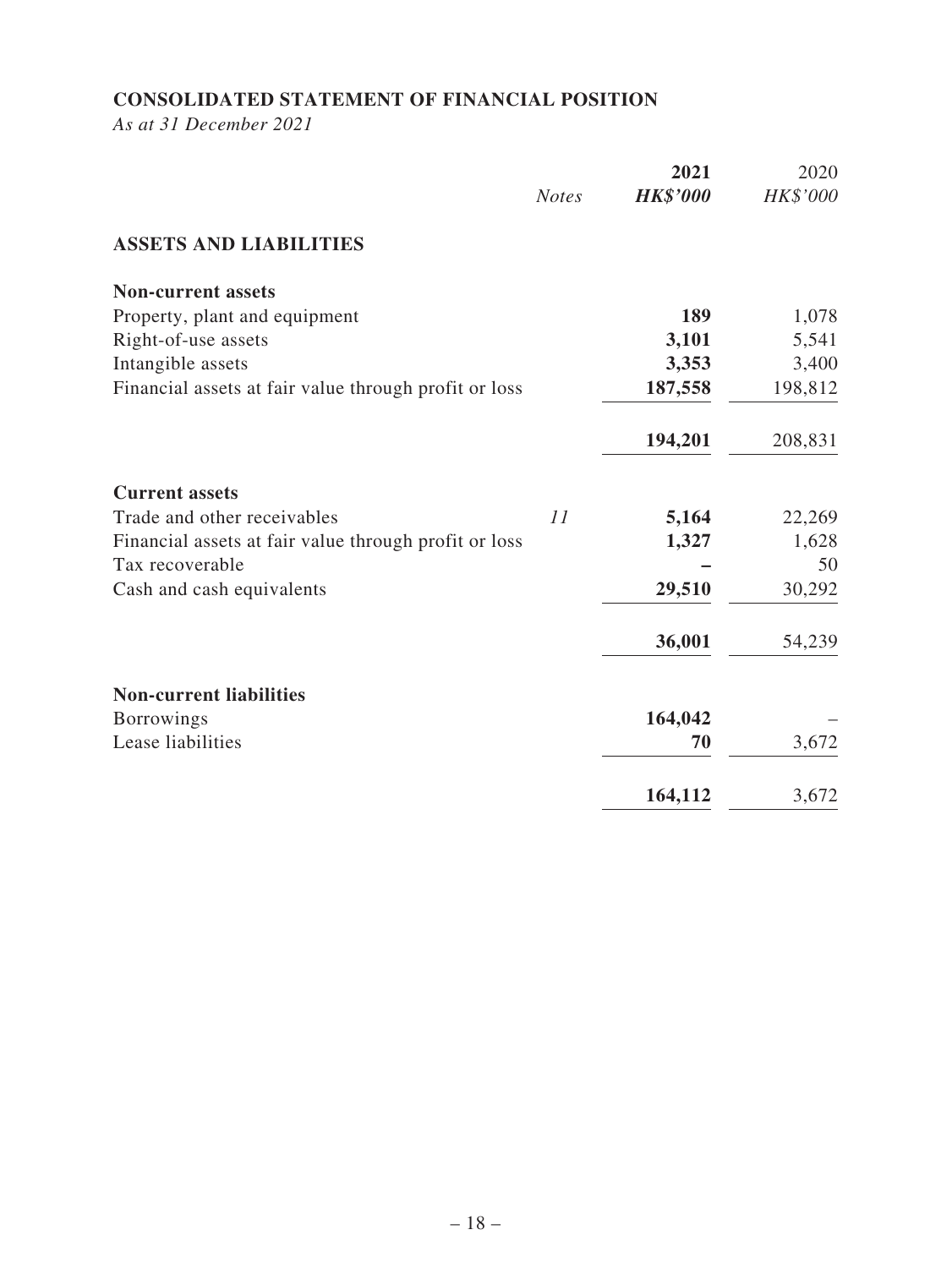|                                              |              | 2021            | 2020       |
|----------------------------------------------|--------------|-----------------|------------|
|                                              | <b>Notes</b> | <b>HK\$'000</b> | HK\$'000   |
| <b>Current liabilities</b>                   |              |                 |            |
| <b>Contract liabilities</b>                  |              | 2,269           |            |
| Trade and other payables                     | 12           | 5,583           | 5,370      |
| Lease liabilities                            |              | 3,945           | 3,580      |
| Convertible bonds                            |              |                 | 214,995    |
| Tax payable                                  |              | 6               | 415        |
|                                              |              | 11,803          | 224,360    |
| Net current assets/(liabilities)             |              | 24,198          | (170, 121) |
| <b>Total assets less current liabilities</b> |              | 218,399         | 38,710     |
| <b>Net assets</b>                            |              | 54,287          | 35,038     |
| <b>EQUITY</b>                                |              |                 |            |
| Share capital                                |              | 8,656           | 8,580      |
| Reserves                                     |              | 45,035          | 25,726     |
| Equity attributable to owners of the Company |              | 53,691          | 34,306     |
| Non-controlling interests                    |              | 596             | 732        |
|                                              |              | 54,287          | 35,038     |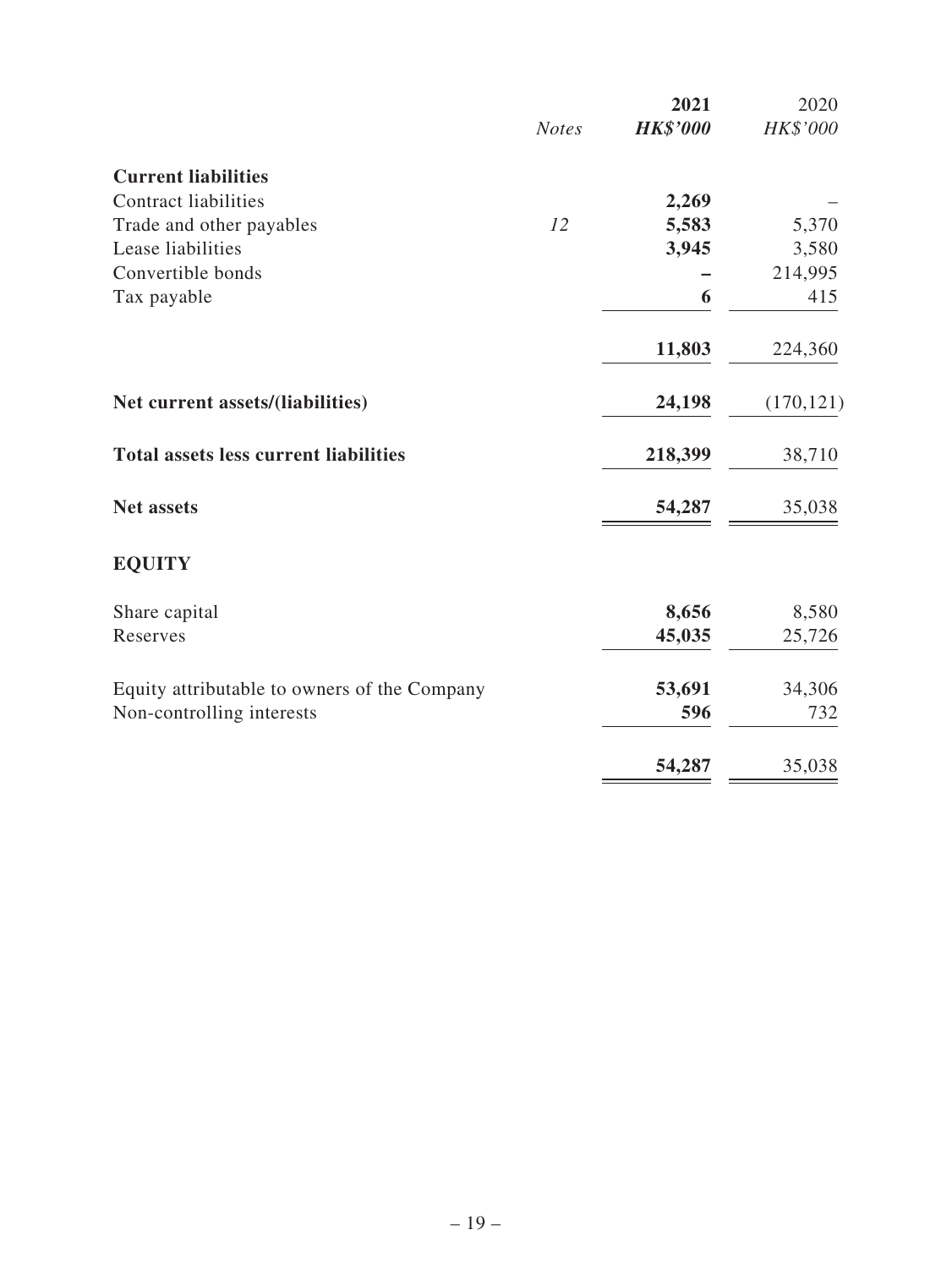### **NOTES TO THE FINANCIAL STATEMENTS**

*For the year ended 31 December 2021*

#### **1. GENERAL INFORMATION**

The Company was incorporated in the Cayman Islands on 21 February 2000 as an exempted company with limited liability under the Companies Law, Cap 22 (Law 3 of 1961, as consolidated and revised) of the Cayman Islands. The address of the Company's registered office is Cricket Square, Hutchins Drive, P.O. Box 2681, Grand Cayman, KY1-1111, Cayman Islands and, its principal place of business is 22/F., New World Tower II, 18 Queen's Road Central, Central, Hong Kong. The Company's shares have been listed on GEM of The Stock Exchange of Hong Kong Limited (the "Stock Exchange") since 17 April 2000. The Company and its subsidiaries are together referred to as the Group hereinafter.

The Company acts as the holding company of the Group. The Group is principally engaged in the business of strategic investment.

These consolidated financial statements are presented in thousands of units of Hong Kong dollars (HK\$'000), unless otherwise stated.

### **2. SUMMARY OF SIGNIFICANT ACCOUNTING POLICIES**

The principal accounting policies applied in the preparation of these consolidated financial statements are set out below. These policies have been consistently applied to all the years presented, unless otherwise stated.

#### **2.1 Basis of preparation**

The consolidated financial statements of the Group have been prepared in accordance with all applicable International Financial Reporting Standards ("IFRSs"). In addition, the consolidated financial statements include applicable disclosures requirements of the Hong Kong Companies Ordinance Cap. 622 and the Rules Governing the Listing of Securities on GEM of the Stock Exchange ("GEM Listing Rules").

The consolidated financial statements have been prepared on a historical cost basis, except for certain financial assets and liabilities (including derivative instruments), which are measured at fair value.

*(a) New and amended Standards, Interpretations and Framework issued that are applicable to accounting periods beginning on or after 1 January 2021*

The Group has applied the following standards and amendments for the first time for their annual reporting period commencing 1 January 2021:

- Covid-19-Related Rent Concessions amendments to IFRS 16
- Interest Rate Benchmark Reform Phase 2 amendments to IFRS 9, IAS 39, IFRS 7, IFRS 4 and IFRS 16

The adoption of new and amended Standards and Framework ("Amendments") does not have any significant change to the accounting policies or any significant impact on the results and financial position of the Group.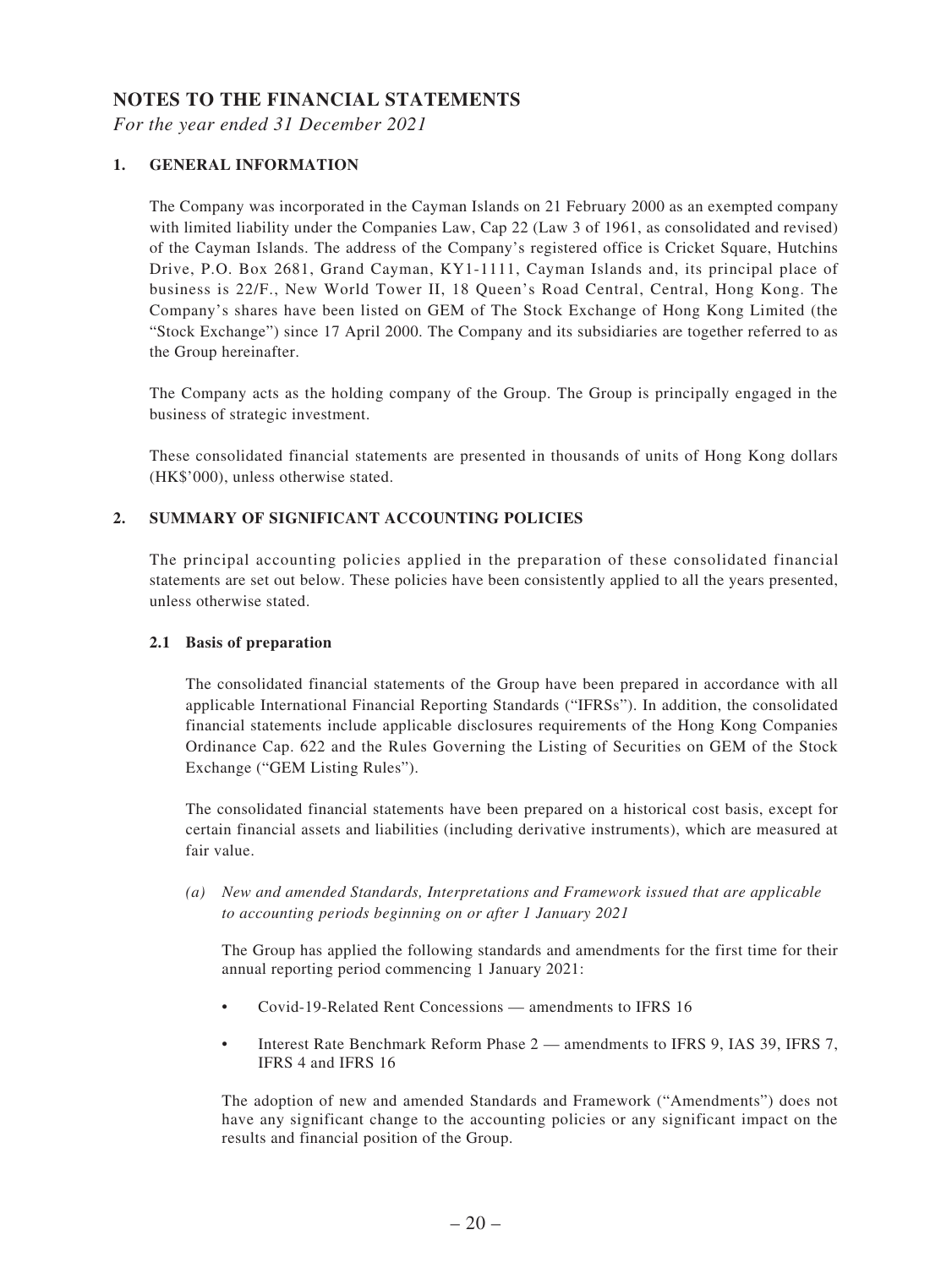*(b) New and amended Standards, Interpretations issued that are not yet effective and have not been early adopted by the Group*

A number of new Amendments that are relevant to the Group but not yet effective for the financial year beginning at 1 January 2021 and have not been early adopted by the Group are as follow:

|                                                             |                                                                                             | <b>Effective for annual</b><br>years beginning<br>on or after |
|-------------------------------------------------------------|---------------------------------------------------------------------------------------------|---------------------------------------------------------------|
| Amendments to IFRS 16                                       | Covid-19 Rent Concession Beyond<br>30 June 2021                                             | 1 April 2021                                                  |
| <b>IFRS 17</b>                                              | <b>Insurance Contracts</b>                                                                  | 1 January 2023                                                |
| Amendments to IAS 16                                        | Property, Plant and Equipment:<br>Proceeds before intended use                              | 1 January 2022                                                |
| Amendments to IFRS 3                                        | Reference to the Conceptual<br>Framework                                                    | 1 January 2022                                                |
| Amendments to IAS 37                                        | Onerous Contracts — Cost of<br>Fulfilling a Contract                                        | 1 January 2022                                                |
| Amendment to Annual<br><b>Improvements Project</b>          | Annual improvements to IFRSs<br>2018-2020                                                   | 1 January 2022                                                |
| Amendments to IAS 1                                         | Classification of Liabilities as<br>Current or Non-current                                  | 1 January 2023                                                |
| Amendments to IAS 1 and<br><b>IFRS</b> Practice Statement 2 | Disclosure of Accounting Policies                                                           | 1 January 2023                                                |
| Amendments to IAS 8                                         | Definition of Accounting Estimates                                                          | 1 January 2023                                                |
| Amendments to IAS 12                                        | Deferred Tax related to Assets and<br>Liabilities arising from a Single<br>Transaction      | 1 January 2023                                                |
| Amendments to IFRS 10<br>and IAS 28                         | Sale or Contribution of Assets between<br>an Investor and its Associate or Joint<br>Venture | To be determined                                              |

The directors of the Company have assessed the financial impact on the Group of the adoption of the above new Amendments to existing standards. These Amendments are not expected to have a material impact on the Group in the future reporting periods and on foreseeable future transactions. The Group intends to adopt the above new Amendments to existing standards when they become effective.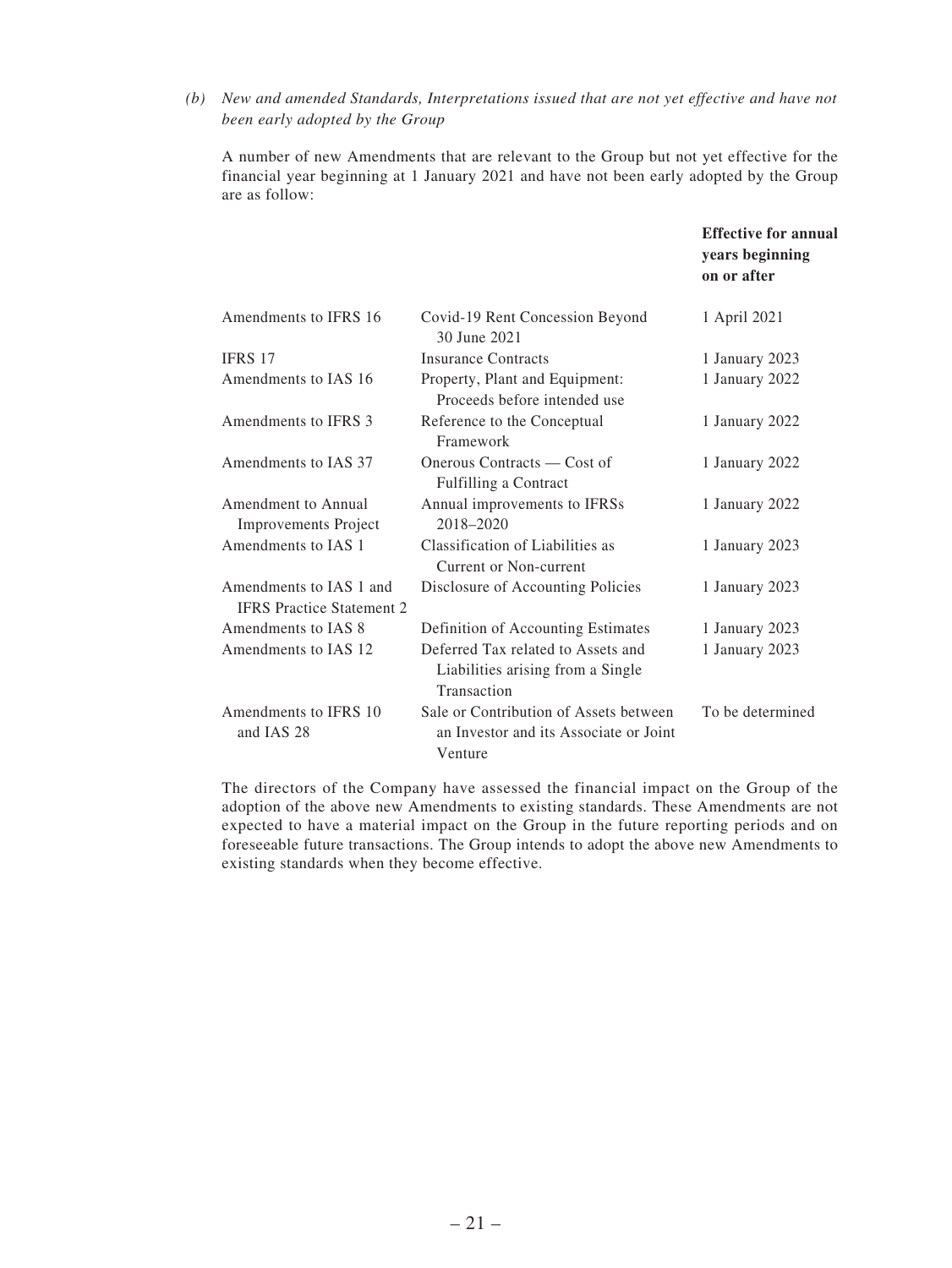#### **3. REVENUE**

Revenue represents the (i) sales of in-app purchase items, (ii) advertising income, (iii) game publishing service income, (iv) real-time video streaming income, (v) shared use facilities income and (vi) outbound digital marketing income. An analysis of revenue is as follows:

|    |                                                             | 2021                    | 2020             |
|----|-------------------------------------------------------------|-------------------------|------------------|
|    |                                                             | <b>HK\$'000</b>         | HK\$'000         |
|    | Sales of in-app purchase items                              | 331                     | 1,488            |
|    | Advertising income                                          | 25                      | 102              |
|    | Game publishing service income                              |                         | 6                |
|    | Real-time video streaming income                            | 1,700                   | 1,424            |
|    | Shared use facilities income                                | 84                      | 1,003            |
|    | Outbound digital marketing income                           | 17,838                  |                  |
|    |                                                             | 19,978                  | 4,023            |
| 4. | <b>OTHER INCOME</b>                                         |                         |                  |
|    |                                                             |                         |                  |
|    |                                                             | 2021<br><b>HK\$'000</b> | 2020<br>HK\$'000 |
|    |                                                             |                         |                  |
|    | Bank interest income                                        | $\mathbf{2}$            | 284              |
|    | Interest income on loan to an independent third party       | 471                     | 470              |
|    | Interest income on a loan to a shareholder of an investee   |                         | 3,460            |
|    | Interest income on loans to an associate                    | 1,223                   | 1,223            |
|    | Interest income on loaned securities to an investee         | 4,270                   | 3,294            |
|    | License fee income from a related company                   |                         | 351              |
|    | Bad debt recovery                                           | 4                       | 13,144           |
|    | Reversal of impairment losses on other receivables          | 355                     | 873              |
|    | Written off of trade payables                               |                         | 1,568            |
|    | Others                                                      | 1                       | 1,362            |
|    |                                                             | 6,326                   | 26,029           |
| 5. | <b>OTHER GAINS/(LOSSES) - NET</b>                           |                         |                  |
|    |                                                             | 2021                    | 2020             |
|    |                                                             | <b>HK\$'000</b>         | HK\$'000         |
|    |                                                             |                         |                  |
|    | Fair value losses on financial assets at fair value through |                         |                  |
|    | profit or loss, net                                         | (2,589)                 | (142, 032)       |
|    | Investment gain on financial assets at fair value through   |                         |                  |
|    | profit or loss                                              | 18,437                  |                  |
|    | Gains on disposal of subsidiaries                           |                         | 2,505            |
|    | Foreign exchange (losses)/gains, net                        | (4)                     | 101              |
|    |                                                             | 15,844                  | (139, 426)       |
|    |                                                             |                         |                  |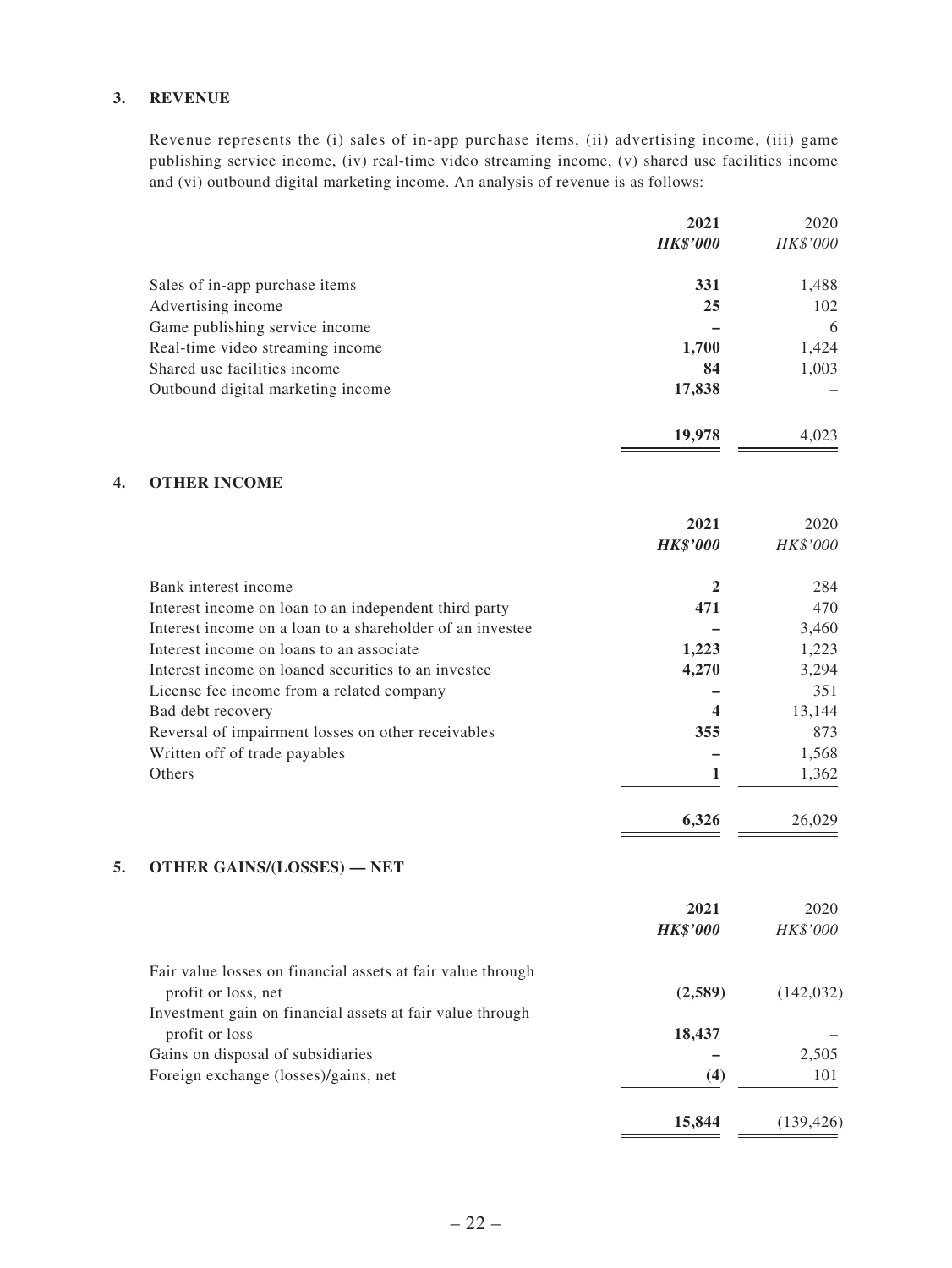### **6. EXPENSES BY NATURE**

|    |                                                               | 2021            | 2020     |
|----|---------------------------------------------------------------|-----------------|----------|
|    |                                                               | <b>HK\$'000</b> | HK\$'000 |
|    | Auditor's remuneration:                                       |                 |          |
|    | - audit services                                              | 700             | 700      |
|    | - non-audit services                                          | 196             | 520      |
|    | Cost of sales                                                 | 17,839          | 2,893    |
|    | Employee benefit expense (including directors' remuneration)  | 14,004          | 14,847   |
|    | Amortisation of intangible assets                             | 101             | 1,997    |
|    | Depreciation of property, plant and equipment                 | 918             | 1,367    |
|    | Depreciation of right-of-use assets                           | 2,977           | 2,770    |
|    | Written off of trade receivables                              |                 | 1,544    |
|    | Consultancy service settled by remuneration shares            | 606             | 2,260    |
|    | Others                                                        | 9,155           | 11,985   |
|    | Total cost of sales and administrative and operating expenses | 46,496          | 40,883   |
| 7. | <b>FINANCE INCOME</b>                                         |                 |          |
|    |                                                               | 2021            | 2020     |
|    |                                                               | <b>HK\$'000</b> | HK\$'000 |
|    | Gains on borrowings waived                                    | 41,051          |          |
| 8. | <b>FINANCE COSTS</b>                                          |                 |          |
|    |                                                               | 2021            | 2020     |
|    |                                                               | <b>HK\$'000</b> | HK\$'000 |
|    | Effective interest expense on convertible bonds               |                 |          |
|    | - wholly repayable within five years                          | 1,897           | 17,900   |
|    | Interest expenses on lease liabilities                        | 450             | 687      |
|    | Interest expenses on borrowings                               | 9,701           |          |
|    |                                                               | 12,048          | 18,587   |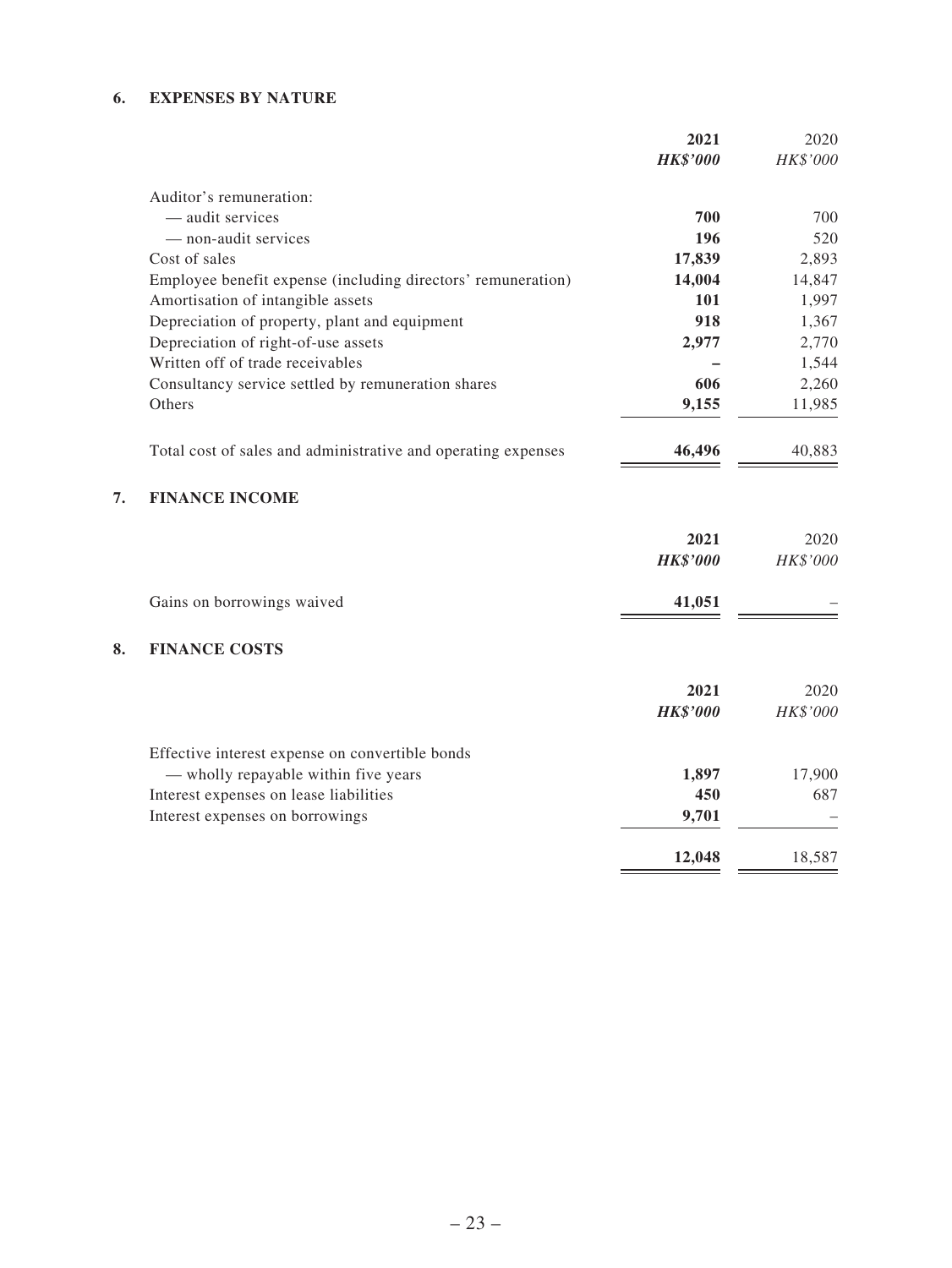#### **9. INCOME TAX CREDIT**

|                                            | 2021<br><b>HK\$'000</b> | 2020<br>HK\$'000 |
|--------------------------------------------|-------------------------|------------------|
| Hong Kong                                  |                         |                  |
| — Current tax for the year                 |                         | 415              |
| — Over-provision in respect of prior years | (175)                   | (72)             |
| The PRC                                    |                         |                  |
| - Over-provision in respect of prior years |                         | (216)            |
| Total current income tax (credit)/expense  | (175)                   | 127              |
| Deferred tax credit                        |                         | (332)            |
| Income tax credit                          | (175)                   | (205)            |

Under the two-tiered profits tax rates regime, the first HK\$2 million of profits of the qualifying group entity will be taxed at 8.25%, and profits above HK\$2 million will be taxed at 16.5%.

Accordingly, for the years ended 31 December 2021 and 2020, the Hong Kong Profits Tax of the qualifying group entity is calculated at 8.25% on the first HK\$2 million of the estimated assessable profits and at 16.5% on the estimated assessable profits above HK\$2 million. The profits of group entities not qualified for the two-tiered profits tax rates regime continue to be taxed at a flat rate of 16.5%.

The Group's subsidiaries operating in the PRC are subject to PRC Enterprise Income Tax at the tax rate of 25% (2020: 25%).

Taxes on profits assessable elsewhere have been calculated at the rates prevailing in the relevant jurisdictions for the years ended 31 December 2021 and 2020.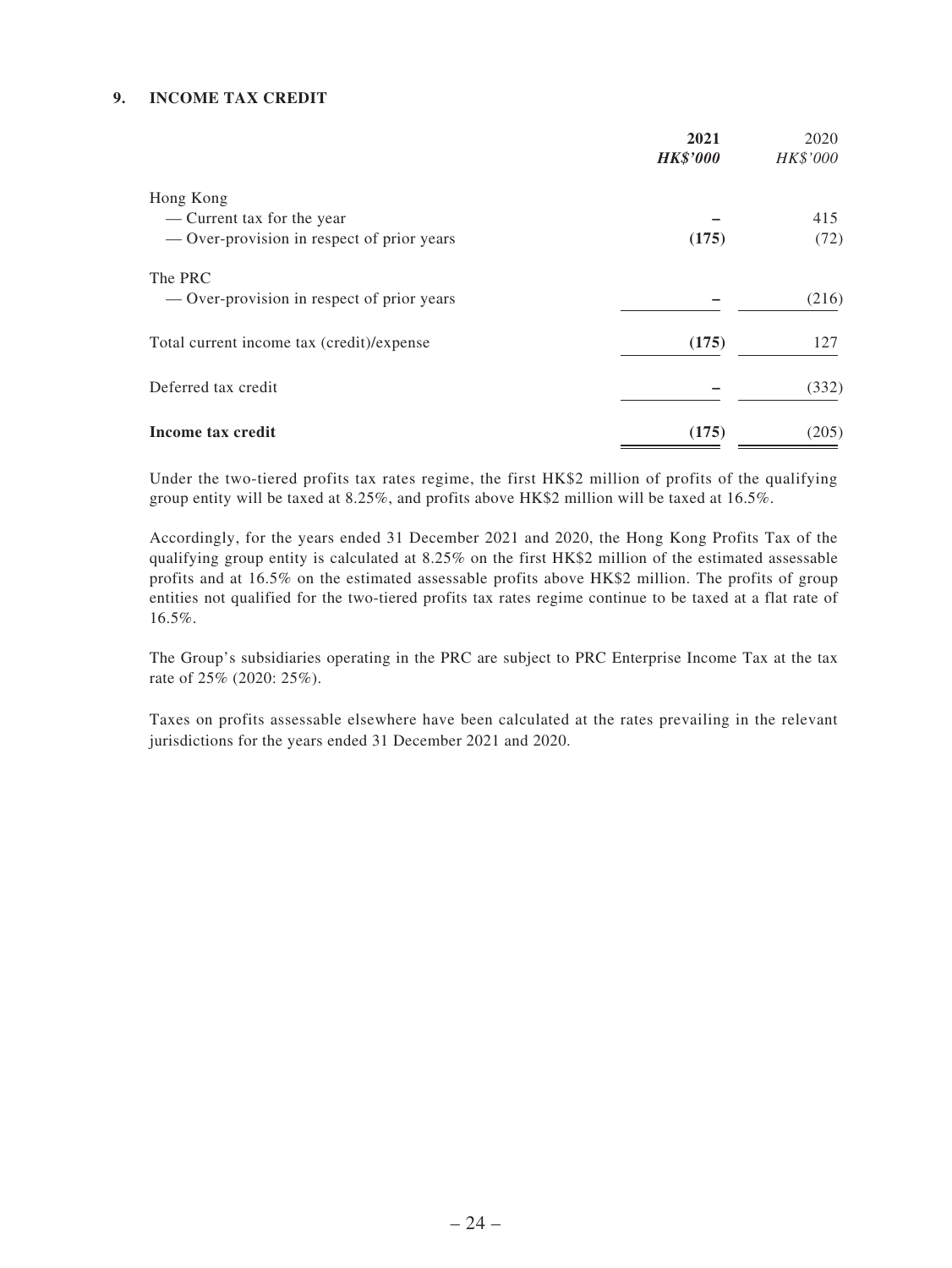#### **10. EARNINGS/(LOSS) PER SHARE ATTRIBUTABLE TO OWNERS OF THE COMPANY**

**(a) Basic**

Basic earnings/(loss) per share is calculated by dividing profit/(loss) attributable to owners of the Company by the weighted average number of ordinary shares in issue during the year.

|                                                            | 2021        | 2020        |
|------------------------------------------------------------|-------------|-------------|
| (HK\$'000)                                                 |             |             |
| Profit/(loss) attributable to owners of the Company        | 18,669      | (205, 593)  |
| (Number of shares)                                         |             |             |
| Weighted average number of ordinary shares                 | 552,893,649 | 548,010,694 |
| $(HK \text{ cents})$                                       |             |             |
| Basic earnings/(loss) per share attributable to the owners |             |             |
| of the Company                                             | 3.38        | (37.52)     |

#### **(b) Diluted**

Diluted earnings/(loss) per share is calculated by adjusting the weighted average number of ordinary shares outstanding to assume conversion/exercise of all potentially dilutive ordinary shares. The Company has one (2020: two) category of potentially dilutive ordinary shares: share options (2020: remuneration shares and share options). For the remuneration shares and share options, a calculation is done to determine the number of shares that could have been acquired at fair value (determined as the average market share price of the Company's shares for the period) based on the monetary value of the subscription rights attached to outstanding remuneration shares and share options. The number of shares calculated as above is compared with the number of shares that would have been issued assuming the exercise of the share options.

For the years ended 31 December 2021 and 2020, diluted earnings/(loss) per share is the same as the basic earnings/(loss) per share as the exercise of potential ordinary shares in relation to the outstanding share options (2020: remuneration shares and share options) would have antidilutive effects to the basic earnings/(loss) per share.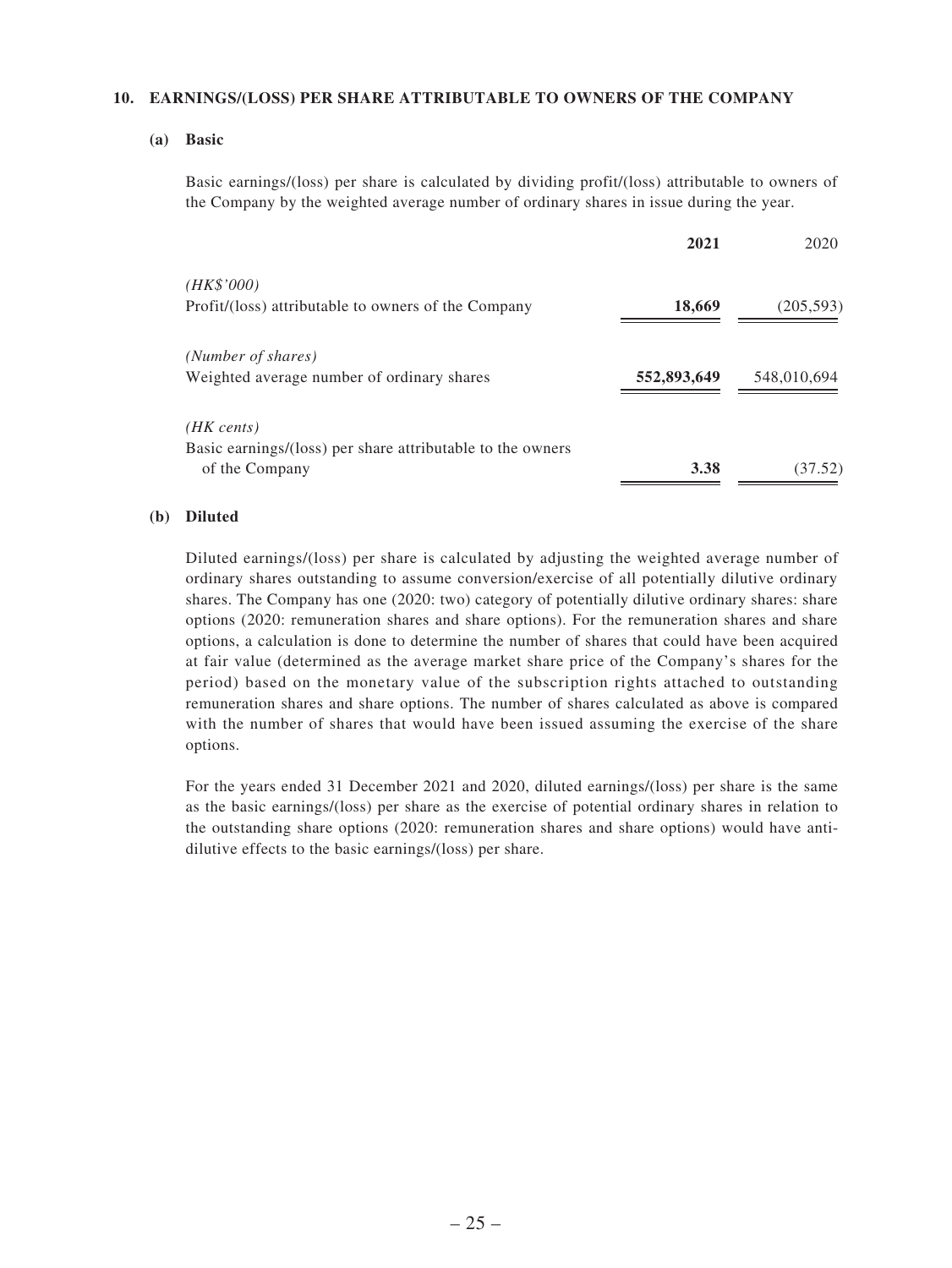#### **11. TRADE AND OTHER RECEIVABLES**

|                                                     | 2021            | 2020      |
|-----------------------------------------------------|-----------------|-----------|
|                                                     | <b>HK\$'000</b> | HK\$'000  |
| Trade receivables                                   | 5,236           | 5,980     |
| Less: provision for impairment of trade receivables | (3,554)         | (3,981)   |
| Trade receivables, net                              | 1,682           | 1,999     |
| Other receivables                                   | 15,123          | 21,715    |
| Less: provision for impairment of other receivables | (14, 232)       | (10, 317) |
| Other receivables, net                              | 891             | 11,398    |
| Loan to an independent third party                  |                 | 6,824     |
| Trade receivables, net                              | 1,682           | 1,999     |
| Other receivables, net                              | 891             | 11,398    |
| Loan to an independent third party                  |                 | 6,824     |
| Rental and other deposits                           | 1,259           | 1,193     |
| Prepayments                                         | 1,332           | 855       |
| At end of the year                                  | 5,164           | 22,269    |

As at 31 December 2021 and 2020, ageing analysis of trade receivables based on invoice date and net of impairment losses is as follows:

|               | 2021<br><b>HK\$'000</b> | 2020<br>HK\$'000 |
|---------------|-------------------------|------------------|
| Current       | 942                     | 237              |
| $0 - 30$ days | 74                      | 14               |
| $31-60$ days  | 5                       | 14               |
| $61-90$ days  |                         | 7                |
| Over 90 days  | 660                     | 1,727            |
|               | 1,682                   | 1,999            |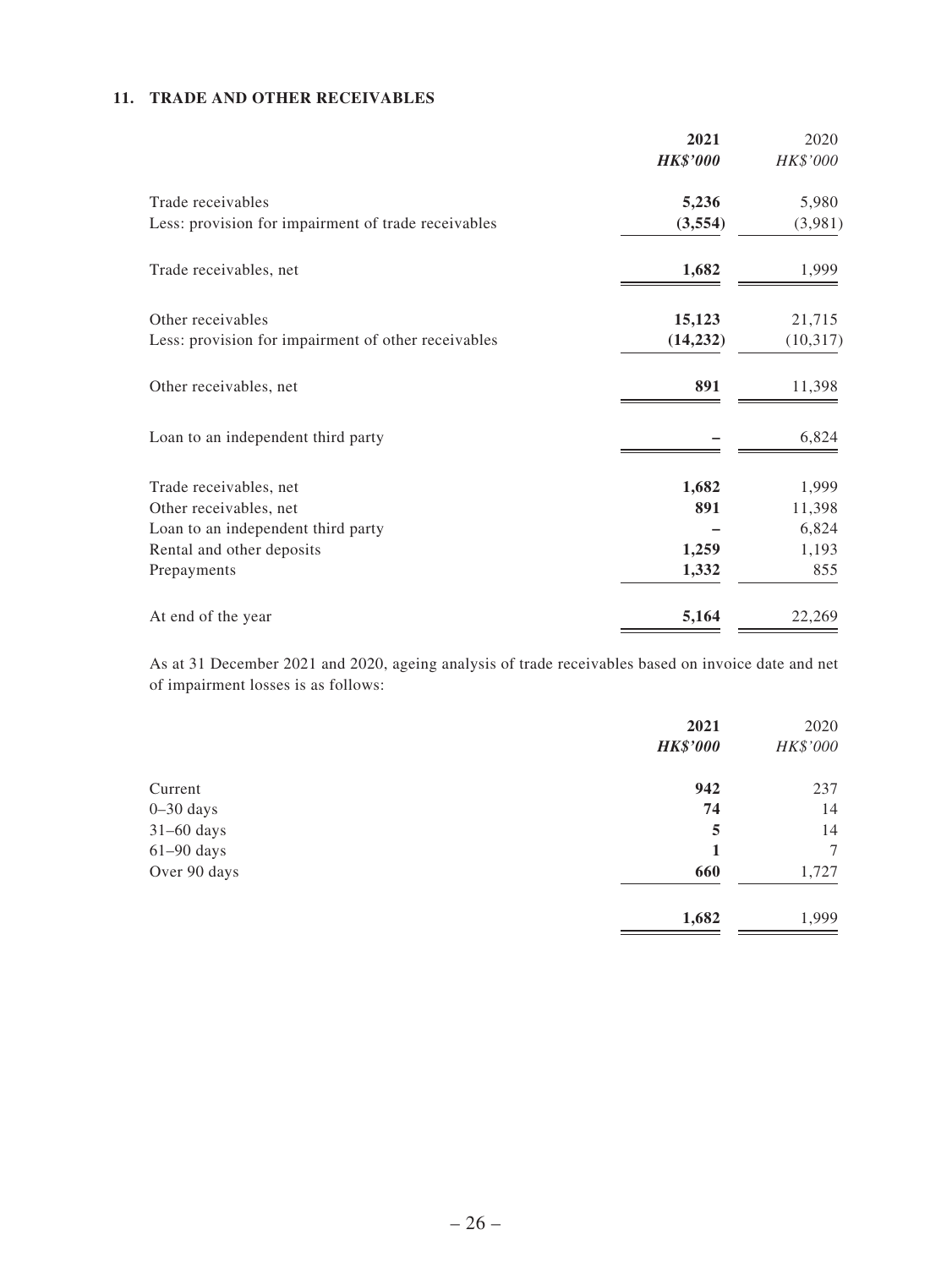#### **12. TRADE AND OTHER PAYABLES**

|                 | 2021<br><b>HK\$'000</b> | 2020<br>HK\$'000 |
|-----------------|-------------------------|------------------|
| Trade payables  | 2,745                   | 2,490            |
| Other payables  | 1,361                   | 1,568            |
| Accrued charges | 1,477                   | 1,312            |
|                 | 5,583                   | 5,370            |

As at 31 December 2021 and 2020, the ageing analysis of trade payables based on invoice date is as follows:

|               | 2021            | 2020     |
|---------------|-----------------|----------|
|               | <b>HK\$'000</b> | HK\$'000 |
| $0 - 30$ days | 88              | 105      |
| $31-60$ days  | 67              | 165      |
| $61-90$ days  | 26              | 21       |
| Over 90 days  | 2,564           | 2,199    |
|               | 2,745           | 2,490    |

#### **13. DIVIDEND**

The Board does not recommend the payment of a final dividend for the year ended 31 December 2021 (2020: nil).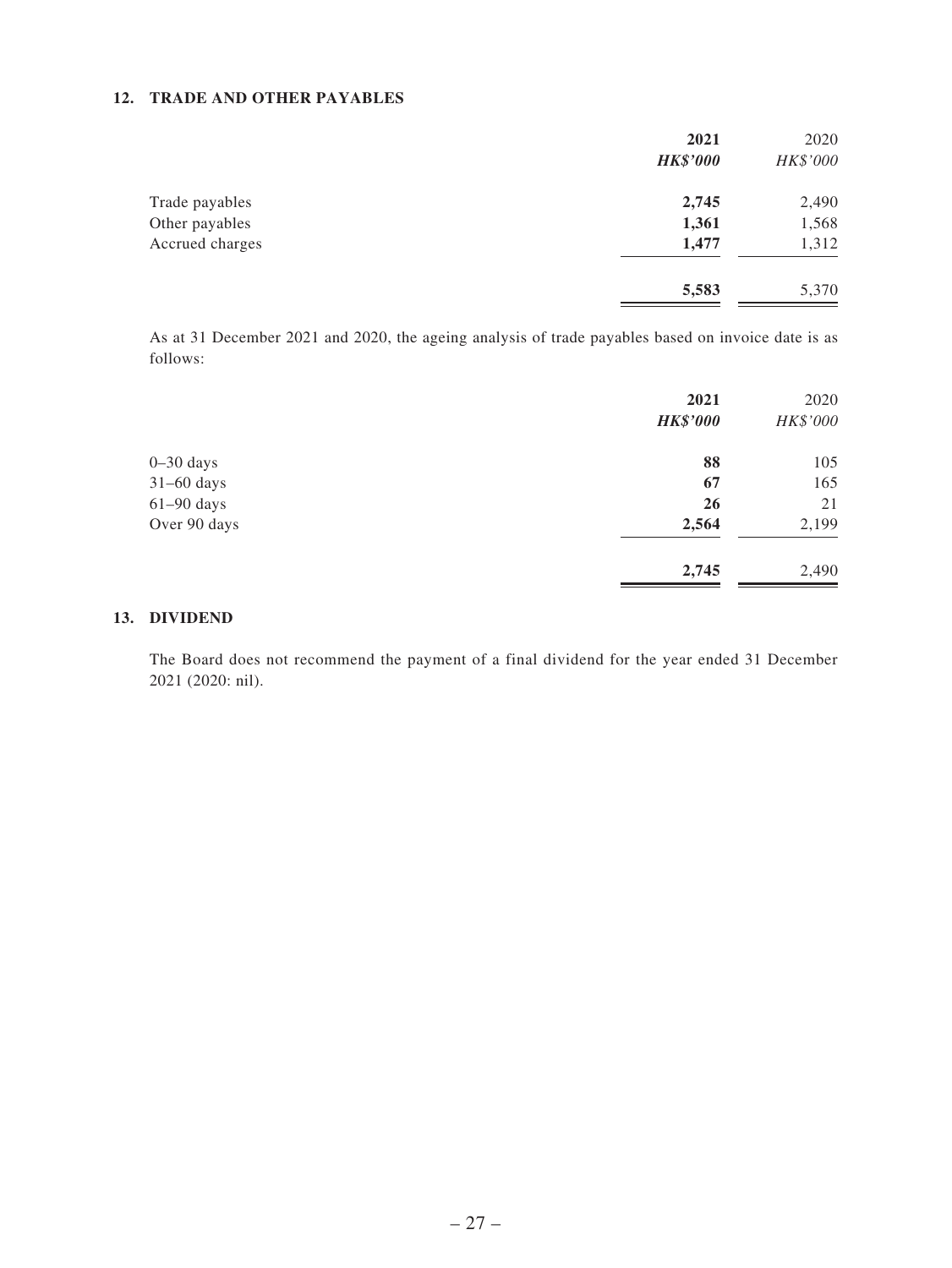# **FINAL DIVIDEND**

The Board does not recommend the payment of a final dividend for the year ended 31 December 2021 (2020: Nil).

## **CORPORATE GOVERNANCE REPORT**

# **CORPORATE GOVERNANCE PRACTICES**

During the year ended 31 December 2021, the Company has complied with the code provisions ("Code Provisions") as set out in the Corporate Governance Code contained in Appendix 15 of the GEM Listing Rules, except for the following deviations:

### **Code Provision A.2.1**

Code Provision A.2.1 provides that the roles of the Chairman and Chief Executive Officer ("CEO") should be separate and should not be performed by the same individual.

The Company has not appointed CEO and Chairman. Up to the date of this announcement, the role and function of CEO and Chairman have been performed by the two Executive Directors of the Company collectively.

### **Code Provision E.1.2**

Code Provision E.1.2 provides that the Chairman of the Board should attend the annual general meeting to answer questions at the annual general meeting. The Company has not appointed the Chairman of the Company. Ms. Chan Suet Ngan ("Ms. Chan") and Mr. Hu Kenneth had attended the meeting and Ms. Chan had chaired the annual general meeting and answer any questions from shareholders.

### **DIRECTORS' SECURITIES TRANSACTIONS**

The Company has adopted a code of conduct regarding Directors' securities transactions on terms no less exacting than the required standard of dealings set out in Rules 5.48 to 5.67 of the GEM Listing Rules.

Having made specific enquiries of all Directors of the Company, the Company is satisfied that the Directors of the Company have complied with the required standard of dealings set out in Rules 5.48 to 5.67 of the GEM Listing Rules, and with the Company's code of conduct regarding Directors' securities transactions.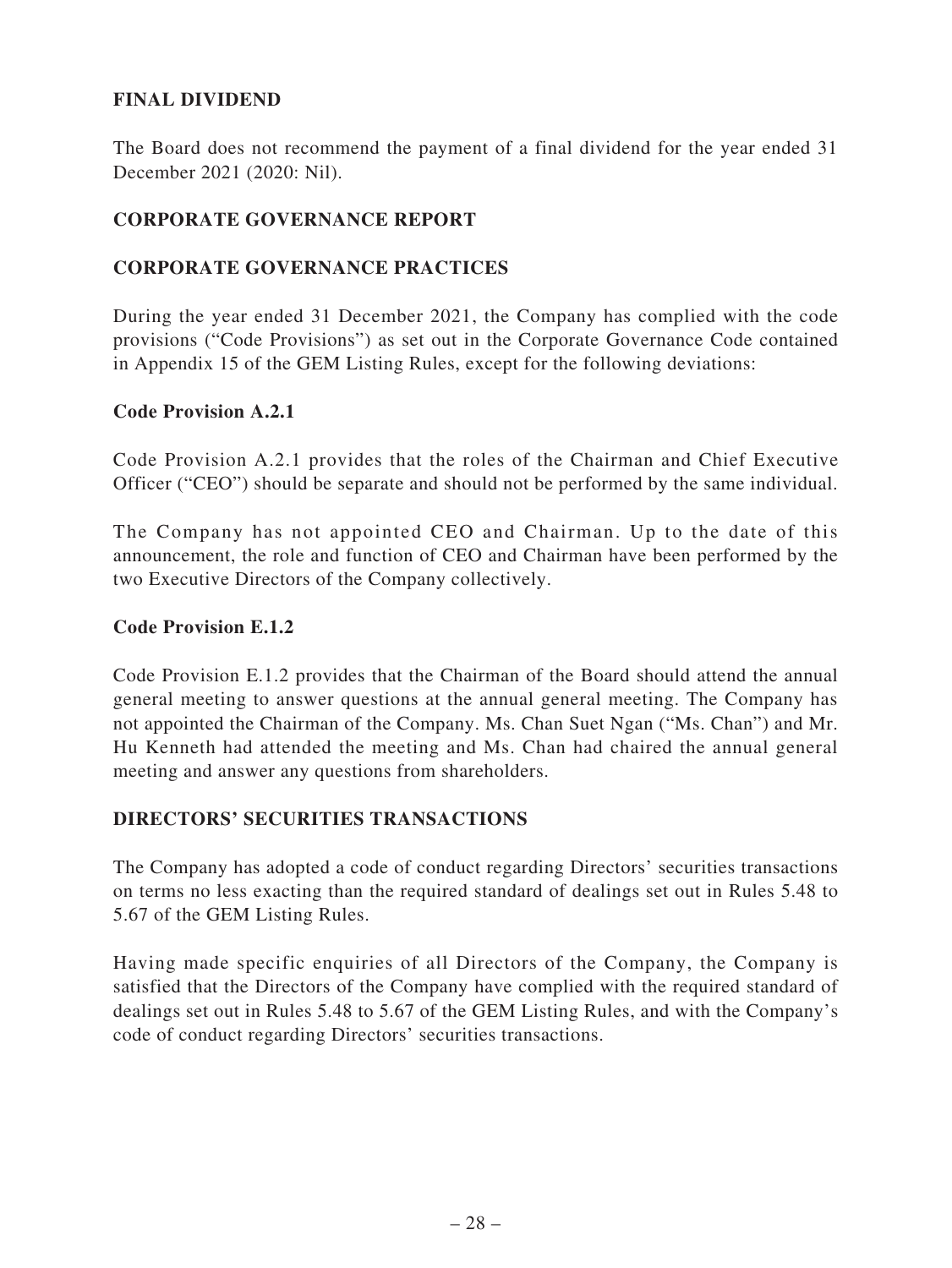# **DIRECTORS' INTERESTS IN SECURITIES**

As at 31 December 2021, the interests or short positions of the Directors and chief executives of the Company in the shares, underlying shares and debentures of the Company or any of its associated corporations (within the meaning of Part XV of the Securities and Futures Ordinance (Chapter 571 of the laws of Hong Kong) (the "SFO")), which were required to be notified to the Company and the Stock Exchange pursuant to Divisions 7 and 8 of Part XV of the SFO (including interests or short positions which they are taken or deemed to have under such provisions of the SFO), or which were recorded in the register required to be kept under section 352 of the SFO, or as otherwise notified to the Company and the Stock Exchange pursuant to Rule 5.46 to Rule 5.67 of the GEM Listing Rules relating to securities transactions by Directors, were as follows:

#### **Name of Directors Personal interest Corporate interest Family interest Aggregate long position in Shares of the Company Approximate percentage of the issued share capital** Ms. Chan Suet Ngan 19,850 – – 19,850 0.003% Mr. Hu Kenneth *(Note)* – – 630,000 630,000 0.11% Mr. Yuen Kwok On ("Mr. Yuen") 99,000 – – 99,000 – ("Mr. Yuen") 99,000 0.01%

### **(i) Interests in the ordinary shares of the Company (the "Share(s)")**

*Note:*

1. Ms. Qian Alexandra Gaochuan ("Ms. Qian"), the spouse of Mr. Hu Kenneth holds 630,000 Shares. Accordingly, Mr. Hu Kenneth is deemed to be interested in 630,000 Shares.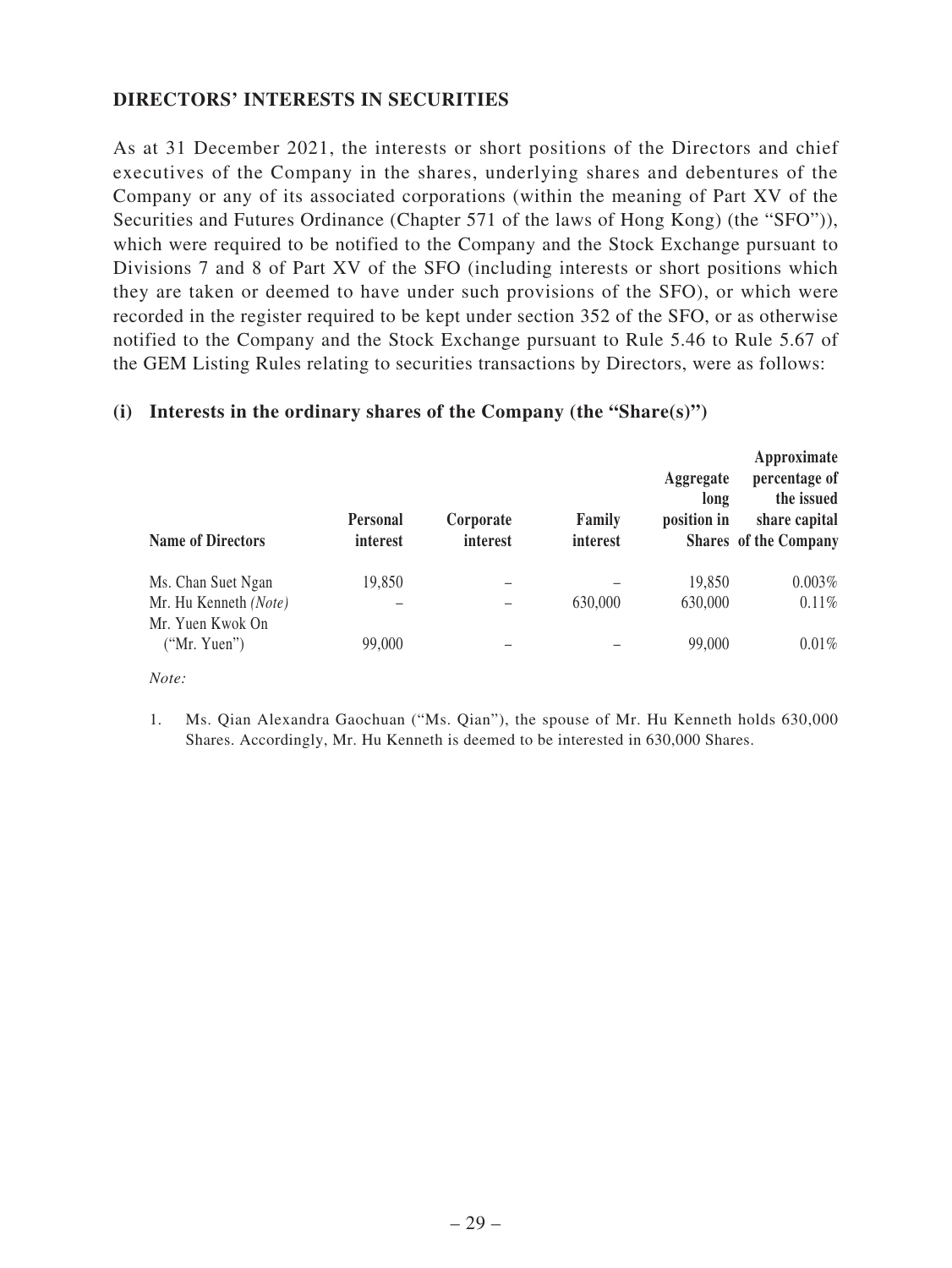# **(ii) Interests in the underlying Shares**

## *Outstanding share options*

|                          |               |                 |                 |                      |          |                  | Cancelled/ |                      |
|--------------------------|---------------|-----------------|-----------------|----------------------|----------|------------------|------------|----------------------|
|                          |               |                 |                 | <b>Balance as at</b> | Granted  | <b>Exercised</b> |            | lapsed Balance as at |
|                          |               | <b>Exercise</b> | <b>Exercise</b> | 1 January            | during   | during           |            | during 31 December   |
| <b>Name of Directors</b> | Date of grant | price           | period          | 2021                 | the year | the year         | the year   | 2021                 |
|                          | (dd/mm/yyyy)  | $(HK\$          | (Notes)         |                      |          |                  |            |                      |
| Ms. Chan Suet Ngan       | 01/04/2016    | 4.94            | (1)             | 200,000              |          |                  |            | 200,000              |
|                          | 19/05/2017    | 1.56            | (2)             | 600,000              |          |                  |            | 600,000              |
|                          |               |                 |                 | 800,000              |          |                  |            | 800,000              |
| Mr. Hu Kenneth           | 01/04/2016    | 4.94            | (1)             | 400,000              |          |                  |            | 400,000              |
| (Note 3)                 | 19/05/2017    | 1.56            | (2)             | 2,800,000            |          |                  |            | 2,800,000            |
|                          |               |                 |                 | 3,200,000            |          |                  |            | 3,200,000            |
| Mr. Yuen                 | 01/04/2016    | 4.94            | (1)             | 150,000              |          |                  |            | 150,000              |
|                          | 19/05/2017    | 1.56            | (2)             | 100,000              |          |                  |            | 100,000              |
|                          |               |                 |                 | 250,000              |          |                  |            | 250,000              |

*Notes:*

- (1) Divided into two tranches exercisable from 1 October 2016 and 1 April 2017, respectively to 31 March 2026.
- (2) Exercisable from 19 May 2017 to 18 May 2027.
- (3) Ms. Qian, the spouse of Mr. Hu Kenneth, holds 200,000 share options and 1,400,000 share options at an exercise of HK\$4.94 per share and HK\$1.56 per share respectively, to subscribe for Shares.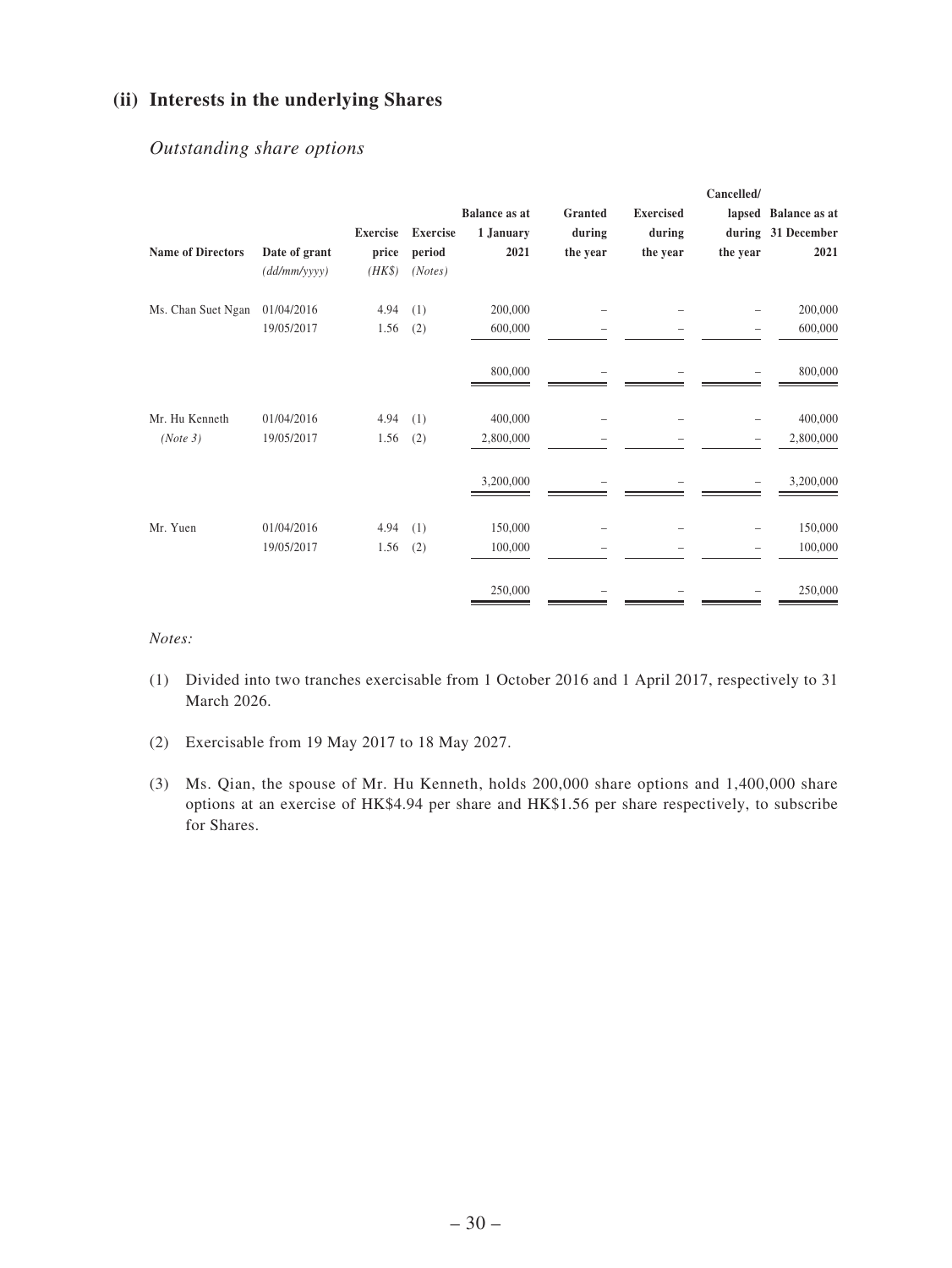### **(iii) Short positions**

None of the Directors held short positions in the shares and underlying shares of the Company or any Associated Corporation.

Save as disclosed above, as at 31 December 2021, none of the Directors or chief executives of the Company had any interests and short positions in the shares, underlying shares and debentures of the Company or any of its associated corporations (within the meaning of Part XV of the SFO), which were required to be notified to the Company and the Stock Exchange pursuant to Divisions 7 and 8 of Part XV of the SFO (including interests or short positions which they are taken or deemed to have under such provision of the SFO), or which were recorded in the register required to be kept under section 352 of the SFO, or as otherwise notified to the Company and the Stock Exchange pursuant to Rule 5.46 to Rule 5.67 of the GEM Listing Rules relating to securities transactions by Directors.

### **SUBSTANTIAL SHAREHOLDERS AND OTHER PERSONS**

As at 31 December 2021, the following persons, other than the Directors or chief executive of the Company, had interests or short positions in the shares and underlying shares of the Company which would fall to be disclosed to the Company under the provisions of Divisions 2 and 3 of Part XV of the SFO, or is expected, directly or indirectly, to be interested in 5% or more of the nominal value of any class of share capital carrying rights to vote in all circumstances at general meetings of any other member of the Group.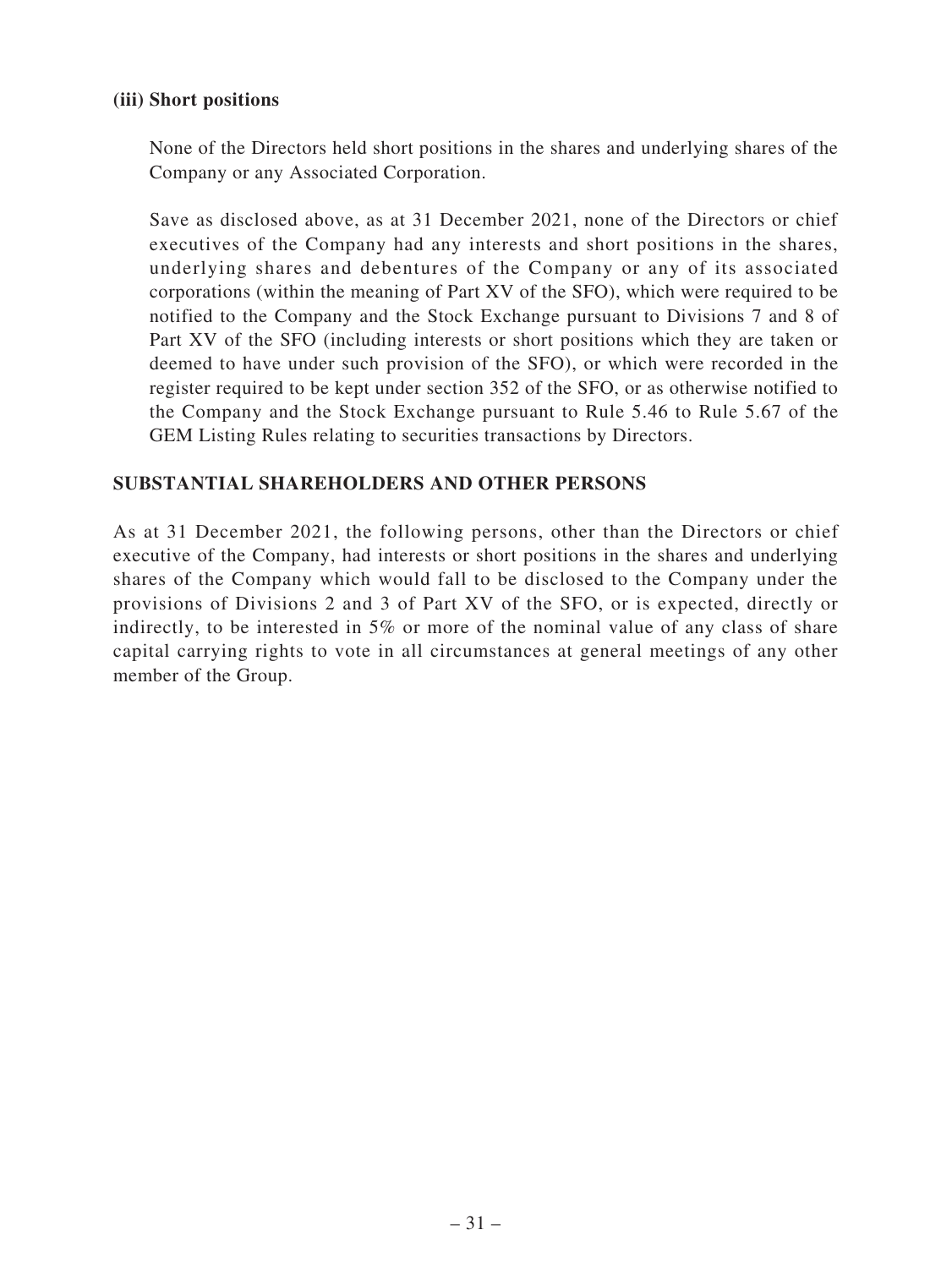### **(i) Interests in the Shares and underlying Shares**

| <b>Name</b>                                   | in Shares    | Aggregate<br>Aggregate long position<br>long position in underlying<br><b>Shares</b> | Approximate<br>percentage of<br>the issued<br>share capital<br>of the<br>Company |
|-----------------------------------------------|--------------|--------------------------------------------------------------------------------------|----------------------------------------------------------------------------------|
| <b>Substantial Shareholders</b>               |              |                                                                                      |                                                                                  |
| Mr. Wu King Shiu, Kelvin ("Mr. Wu")           |              |                                                                                      |                                                                                  |
| ( <i>Notes 1 and 2</i> )                      | 119,484,282  | 5,294,200                                                                            | 22.48%                                                                           |
| Ms. Li Mau (Notes 1 and 2)                    | 119,484,282  | 5,294,200                                                                            | 22.48%                                                                           |
| AID Cap II (Note $1$ )                        | 104,939,882  |                                                                                      | 18.91%                                                                           |
| AID Partners GP2, Ltd. (Note 1)               | 104,939,882  |                                                                                      | 18.91%                                                                           |
| Billion Town Limited (Note 1)                 | 104,939,882  |                                                                                      | 18.91%                                                                           |
| Leader Fortune International Limited (Note 1) | 104,939,882  |                                                                                      | 18.91%                                                                           |
| Hong Kong HNA Holding Group Co. Limited       |              |                                                                                      |                                                                                  |
| (Note 3)                                      | 66, 141, 232 |                                                                                      | 11.92%                                                                           |
| Mr. Wong Kwok Ho ("Mr. Wong")                 |              |                                                                                      |                                                                                  |
| ( <i>Notes 4 and 5</i> )                      | 42,308,200   | 4,500,000                                                                            | 8.43%                                                                            |
| Ms. Chau Mui (Notes 4 and 5)                  | 42,308,200   | 4,500,000                                                                            | 8.43%                                                                            |
| Mr. David Tin                                 | 45,454,400   |                                                                                      | 8.19%                                                                            |
| Abundant Star Ventures Limited (Note 1)       | 45, 454, 545 |                                                                                      | 8.19%                                                                            |
| Vantage Edge Limited (Note 1)                 | 34,090,937   |                                                                                      | 6.14%                                                                            |

#### *Notes:*

1. Mr. Wu owns 6,264,400 Shares. Hero Sign Limited, Abundant Star Ventures Limited and Vantage Edge Limited own 25,394,400 Shares, 45,454,545 Shares and 34,090,937 Shares, respectively. Mr. Wu is deemed to have interests in 25,394,400 Shares, 45,454,545 Shares and 34,090,937 Shares of which Hero Sign Limited, Abundant Star Ventures Limited and Vantage Edge Limited were deemed to be interested by virtue of the SFO since Mr. Wu indirectly owns 100% through Billion Town Limited, of the issued share capital of AID Partners GP2, Ltd.. AID Partners GP2, Ltd. is the general partner of AID Partners Capital II, L.P. ("AID Cap II"). AID Cap II is interested in the entire issued share capital of Leader Fortune International Limited, which is interested in the entire issued share capital of Hero Sign Limited, Abundant Star Ventures Limited and Vantage Edge Limited. Further, Mr. Wu is interested in 1,344,200 share options, 3,500,000 share options and 450,000 share options at an exercise price of HK\$3.20 per Share, HK\$4.94 per Share and HK\$1.56 per Share, respectively, to subscribe for Shares. Ms. Li Mau, as the spouse of Mr. Wu, is deemed to be interested in these Shares and underlying Shares for the purpose of the SFO.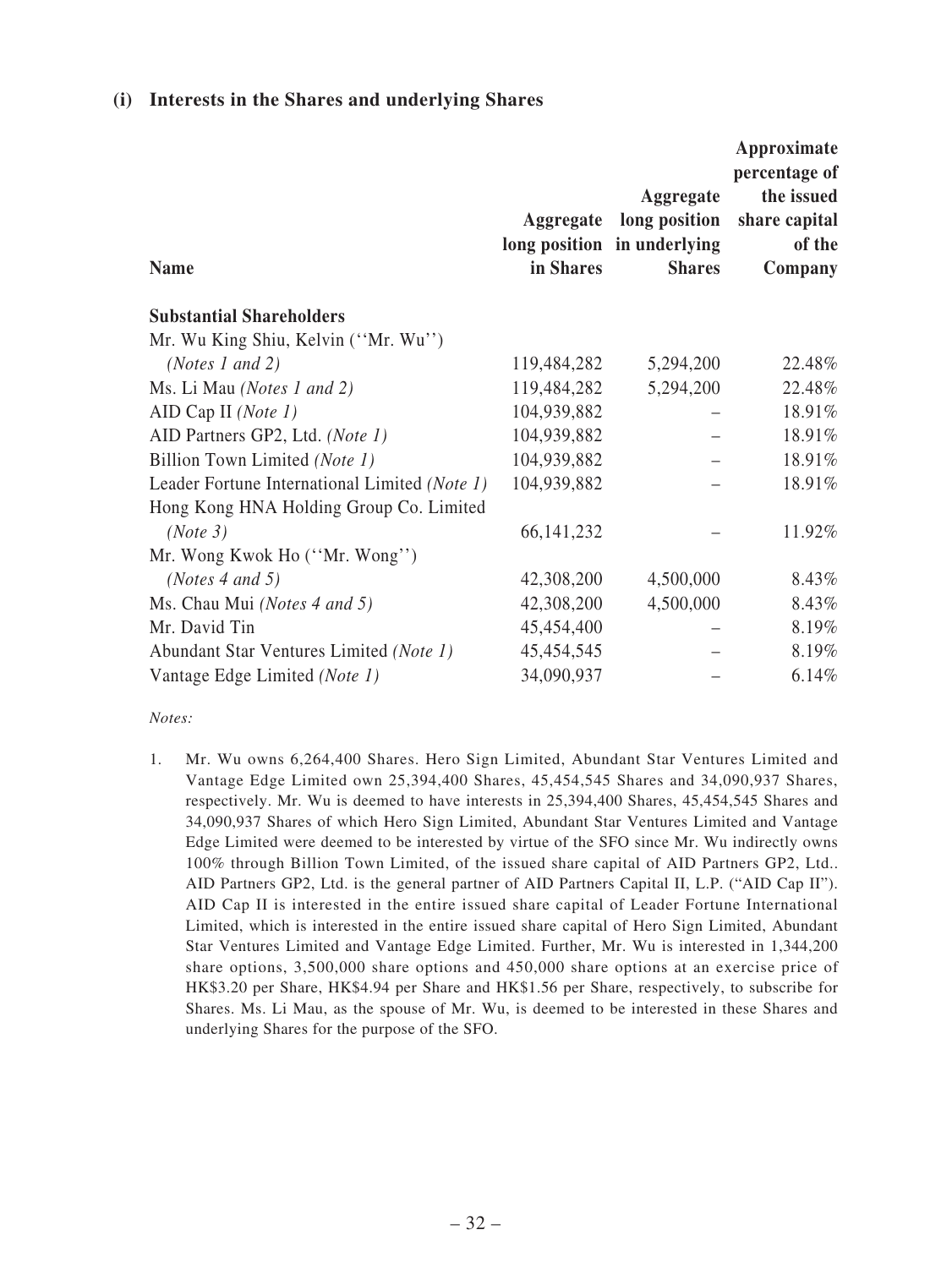- 2. Billion Express Consultants Limited ("Billion Express") owns 8,280,000 Shares. The entire issued share capital of Billion Express is wholly-owned by Ms. Li Mau. Mr. Wu, as the spouse of Ms. Li Mau, is deemed to be interested in these Shares held by Billion Express for the purpose of the SFO.
- 3. Hong Kong HNA Holding Group Co. Limited is wholly-owned by HNA Holdings International Co., Ltd. ("HNA Holdings"). HNA Holdings is wholly-owned by HNA Logistics Group Co., Ltd. ("HNA Logistics"). HNA Logistics is owned as to 51.38% by HNA Holding Group Co., Ltd. and 21.61% by HNA Group Co., Ltd.. HNA Holding Group Co., Ltd. is owned as to 96.06% by HNA Group Co., Ltd.. HNA Group Co., Ltd. is owned as to approximately 70% by Hainan Traffic Administration Holding Co., Ltd. ("Hainan Traffic"). Hainan Traffic is owned as to approximately 50% by Sheng Tang Development (Yangpu) Co. Limited ("Sheng Tang"). Sheng Tang is owned as to 35% by Tang Dynasty Development Co. Limited ("Tang Dynasty") and 65% by Hainan Province Cihang Foundation. Tang Dynasty is owned as to approximately 98% by Pan-American Aviation Holding Company, which is in turn 100% beneficially owned by Cihang Sino-Western Cultural and Educational Exchange Foundation Limited.
- 4. Mr. Wong owns 16,839,200 Shares and is interested in 4,500,000 share options at an exercises price of HK\$1.56 per Share to subscribe for Shares. Mr. Wong is deemed to be interested in 24,375,000 Shares as mentioned in Note 5 below. Ms. Chau Mui, as the spouse of Mr. Wong, owns 1,094,000 Shares and is deemed to be interested in all Shares and underlying shares held by Mr. Wong.
- 5. Sky March Limited ("Sky March") entered into a consulting service agreement with the Company dated 5 May 2017 (the "Consulting Service Agreement"), pursuant to which the Company has issued 97,500,000 Shares (4,875,000 Shares adjusted upon the Share Consolidation), 97,500,000 Shares (4,875,000 Shares adjusted upon the Share Consolidation), 4,875,000 Shares, 4,875,000 Shares and 4,875,000 Shares to Sky March on 25 May 2017, 28 May 2018, 28 May 2019, 28 May 2020 and 28 May 2021 respectively in accordance with the terms and conditions of the Consulting Service Agreement. Mr. Wong is interest in these Shares through his 100% interest in Sky March.

### **(ii) Short positions**

No person held short positions in the shares and underlying shares of the Company as recorded in the register required to be kept under section 336 of the SFO.

Save as disclosed above, as at 31 December 2021, the Directors of the Company were not aware of any other person who had an interest or short position in the shares and underlying shares of the Company which would fall to be disclosed to the Company under the provisions of Divisions 2 and 3 of Part XV of the SFO.

Save as disclosed above, as at 31 December 2021, no other person had interests which were recorded in the register required to be kept under section 336 of the SFO.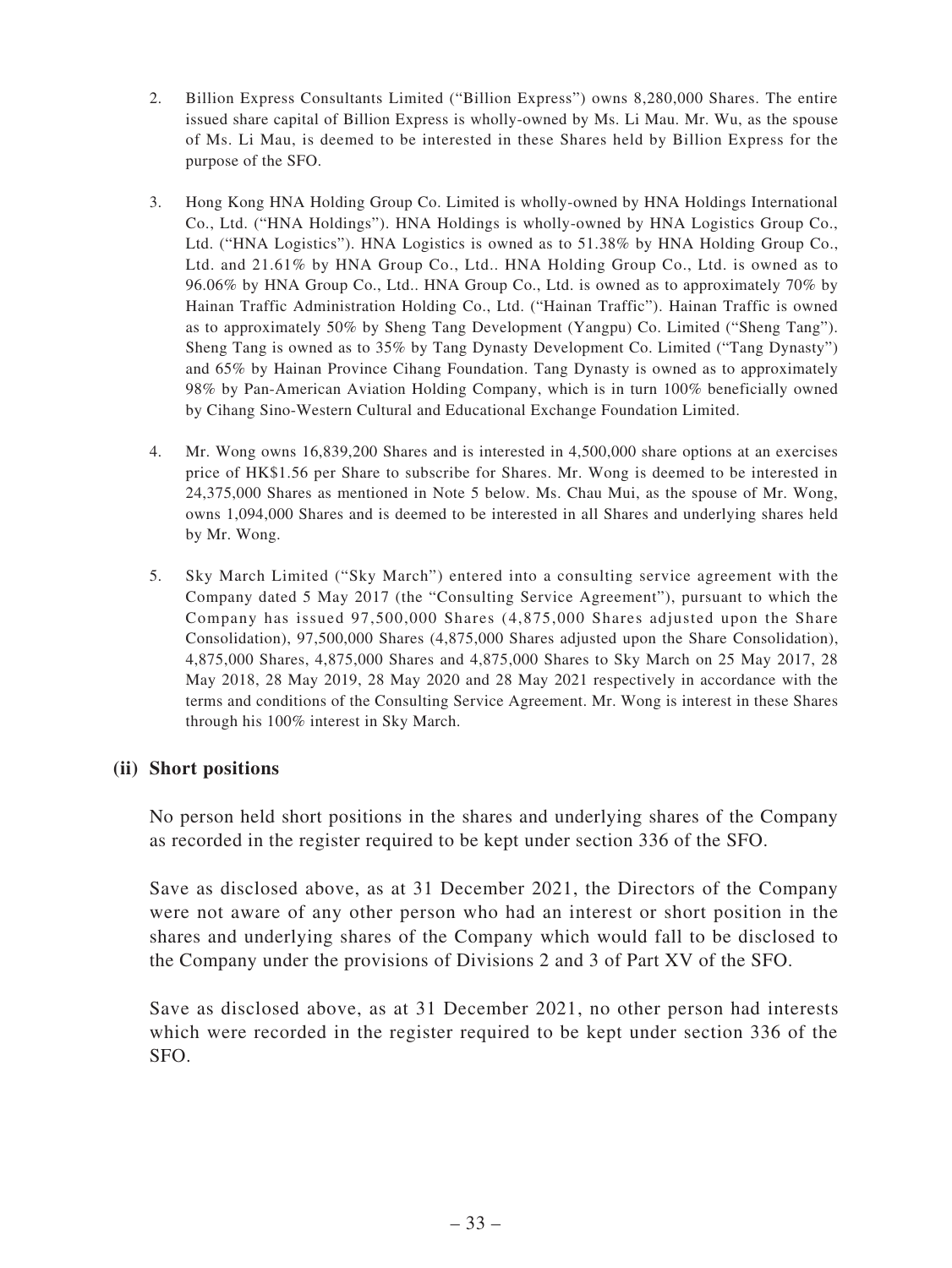# **AUDIT COMMITTEE**

The Company established an Audit Committee on 31 March 2000 with the written terms of reference. The terms of reference are available on the Company's website (www.8088inc. com). The Audit Committee comprises three Independent Non-Executive Directors, Mr. Yuen Kwok On (Chairman), Mr. Yau Chung Hang and Mr. Ip Wing Wai. The duties of the Audit Committee include: managing the relationship with the Group's external auditor, reviewing the financial information of the Company, and overseeing the Company's financial reporting process, risk management and internal control systems. The Audit Committee reports its work, findings and recommendations to the Board after each meeting. The Audit Committee meets at least quarterly with the most recent meeting held on 25 March 2022. The annual results for the year ended 31 December 2021 have been reviewed by the Audit Committee.

# **SCOPE OF WORK OF INDEPENDENT AUDITOR**

The figures in respect of the Group's consolidated statement of profit or loss, consolidated statement of other comprehensive income and consolidated statement of financial position and the related notes thereto for the year ended 31 December 2021 as set out in this announcement have been agreed by the Group's independent auditor, Linksfield CPA Limited ("Linksfield"), to the amounts set out in the Group's audited consolidated financial statements for the year ended 31 December 2021. The work performed by Linksfield in this respect did not constitute an assurance engagement in accordance with International Standards on Auditing, International Standard on Review Engagements or International Standards on Assurance Engagements issued by the International Auditing and Assurance Standards Board and consequently no assurance has been expressed by Linksfield on this announcement.

### **PURCHASE, SALE OR REDEMPTION OF SECURITIES**

The Company has not redeemed any of its shares during the years ended 31 December 2021 and 2020. Neither the Company, nor any of its subsidiaries, has purchased or sold any of the Company's listed securities during the years ended 31 December 2021 and 2020.